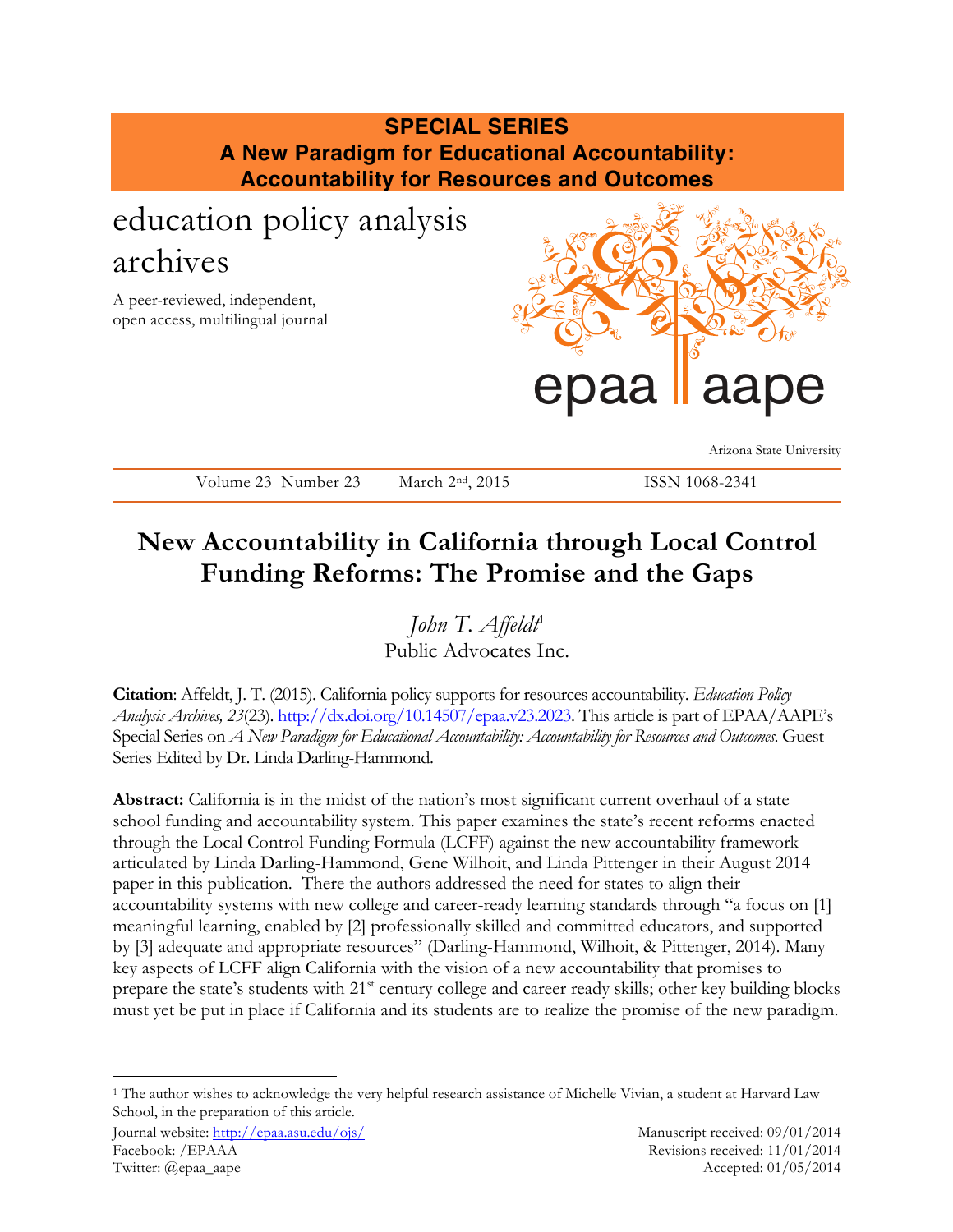**Keywords**: accountability; college and career ready; Common Core State Standards, continuous improvement; educational equity; English language learner; LCFF; local control; low-income, multiple measures; school funding

## **Responsabilidad Educativa en California a Través de las Reformas de Control Local del Financiaciamiento: Promesas y Vaciós**

**Resumen:** California se encuentra en medio de la revisión más importante de la nación del modelo de financiamiento público de las escuelas y de su sistema de responsabilidad educativa. Este artículo examina las reformas recientes promulgadas a través la fórmula de financiamiento con control local (LCFF) en relación al nuevo marco de responsabilidad educativa articulado por Linda Darling-Hammond, Gene Wilhoit, y Linda Pittenger en su artículo en EPAA. Allí los autores abordaron la necesidad de que los Estados alineen sus sistemas de responsabilidad educativa con estándares de aprendizajeque preapren para los estudios universitarios y de carreras proesionales a través de "un enfoque en [1] aprendizaje significativos, facilitados por [2] educadores profesionalmente cualificados y comprometidos, y con el apoyo de [3] recursos adecuados y apropiados" (Darling-Hammond, Wilhoit, y Pittenger, 2014). Varios aspectos clave de LCFF se alinean con la visión de un nuevo modelo de responsabilidad educativa que prepare estudiantes para la universidad del siglo 21 y con habilidades apropiadas para carreras profesionales; sin embargo aún falta que otros elementos fundamentales se alineen para hacer realidad la promesa del nuevo paradigma.

**Palabras clave:** responsabilidad educativa; universidad; carreras profesionales; estándares estatales comunes, mejora continua; equidad educativa; aprendizaje del idioma Inglés; control local; financiación educativa

## **Responsabilização Educacional na Califórnia, Através de Reformas de Controle Local do Financiamento: Promessas e Ausências**

**Resumo:** California está no meio da revisão mais significativa da nação no modelo de financiamento de escolas públicsa e seu sistema de responsabilidade educativa. Este artigo analisa as recentes reformas originadas na implementação de control local do financiamento (LCFF) em relação ao novo modelo de responsabilização educacional articulado por Linda Darling-Hammond, Gene Wilhoit, e Linda Pittenger em seu artigo na EPAA. Lá, os autores abordaram a necessidade dos Estados de alinhar seus sistemas de responsabilidade educacional com estandares de aprendizajeque que preapren para os estudos universitários e carreira profesionales através da "abordagem baseados em [1] aprendizagem significativas, facilitada por [2] educadores qualificados profissionalmente e comprometidos, e com o apoio da [3], recursos adequados e apropriados" (Darling-Hammond, Wilhoit, e Pittenger, 2014). Vários aspectos-chave da LCFF estão alinhados com a visão de um novo modelo de responsabilidade educacional para preparar os alunos com as habilidades apropriadas para estudos universitatrios e carreiras profissionais; do século 21 No entanto, outros elementos fundamentais ainda têm que se alinhar para realizar a promessa do novo paradigma.

**Palavras-chave:** responsabilidade educativa; universidade; carreiras; normas estaduais comuns, melhoria contínua; equidade educacional; aprendizagem de línguas Inglês; controle local; financiamento da educação

## **Outline of the Paper**

California educates one in every eight public school students in the U.S.; those one in eight are, on average, among the nation's most challenging. Over half of the state's 6 million students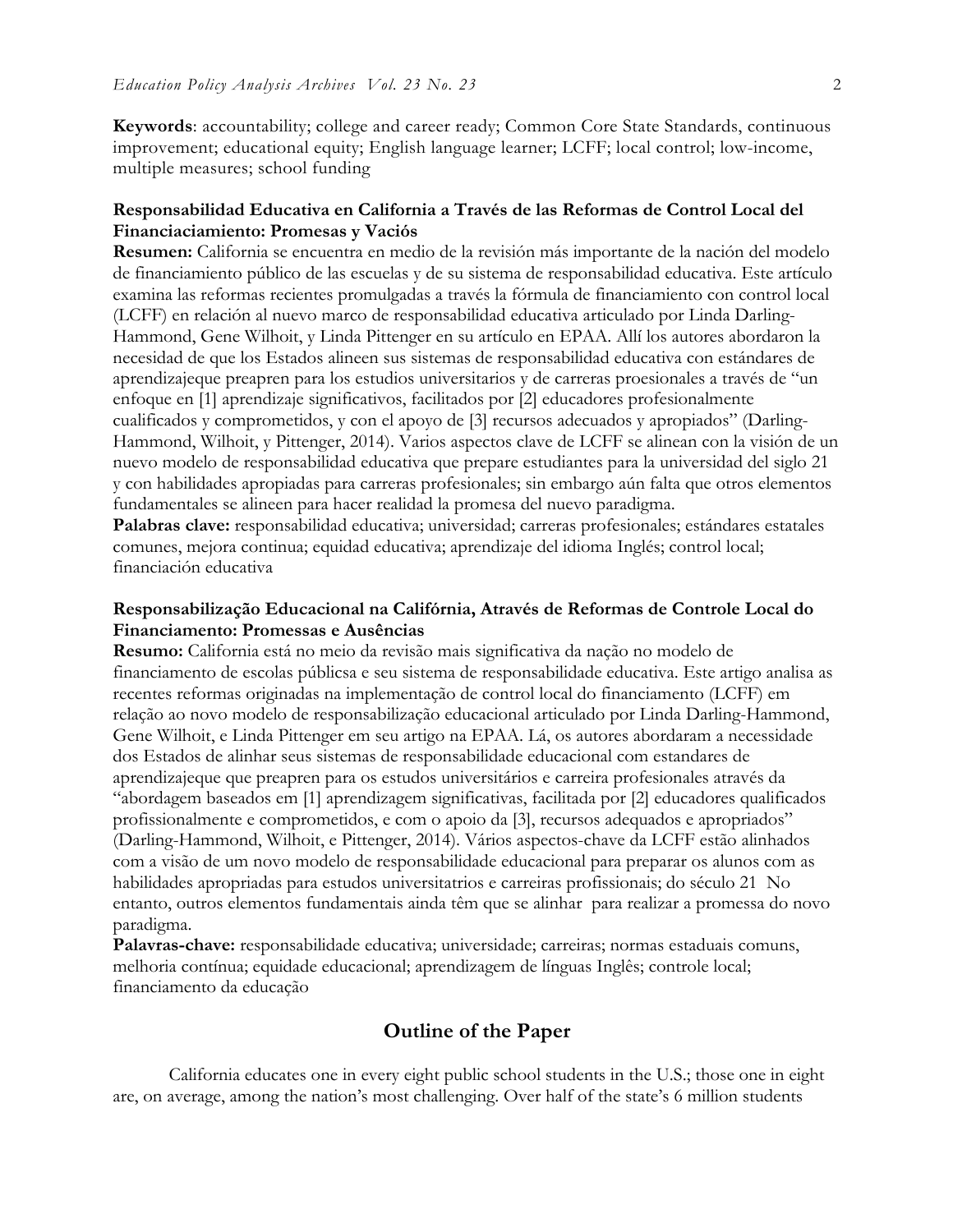qualify for free or reduced-priced meals and a quarter of all students are English language learners (ELLs) (California Department of Education/ELL, 2014). With its size and diversity, the ability of California's public school system to produce college and career ready graduates in an increasingly information and services-oriented economy will impact not only the strength of its own economy – currently the eighth largest in the world – but that of the nation as a whole.

While reauthorization of the Elementary and Secondary Education Act has stalled since 2006 amid partisan gridlock, California has moved ahead with some of the most exciting systemwide education reforms in the country. State policymakers, educators, and the public have largely embraced the new Common Core State Standards with little of the rancor seen elsewhere. In fact, despite initial threats to withhold federal funding, the state halted statewide testing of its students on out-dated academic content standards in 2013-14 and initiated pilot testing of the new Common Core-aligned Smarter Balanced assessments with nearly all students. More fundamentally, in June 2013, the state passed a new law that radically reforms how California funds its schools for the first time in forty years, substantially devolves educational decision-making to local districts and communities, and revises how to improve outcomes in low-performing districts (Assem. B. 97, 2013-2014).

In the first section, I review the major components of the new Local Control Funding Formula law and its implementing regulations and analyze its very significant overlap with the new accountability framework articulated by Darling-Hammond, Wilhoit, and Pittenger (2014). This section also identifies key implementation opportunities in the coming year to further that alignment. The second section analyzes the author's own experience implementing the new reforms this year as a civil rights advocate and as president of a local school board. The section concludes by identifying additional critical steps needed to enable California's new funding and accountability system to achieve its goal of enabling all students to graduate college and career ready.

## **Local Control Funding and New Accountability**

## **Funding Reforms**

Under LCFF the largest state in the country has now adopted a weighted funding system based on the notion that students with greater need require more resources to have the same opportunities to achieve meaningful outcomes. Though failing to address adequacy, California's new school funding formula seeks to organize the state's K-12 resources around an equity principle as called for by the new accountability. When fully implemented, each district and charter school will receive the same standard per pupil amount as part of its "base" funding and similar weights for high need students, known in the statute as "unduplicated students" and defined as those qualifying for Free and Reduced-Price Meals, ELLs and foster youth (Cal. Educ. Code §§ 42238.02). This standardization rationalizes the prior system, which had grown increasingly complex, irrational and inequitable over the last four decades to the point where districts of similar size and demographics received significantly disparate amounts of funding (Kirst, Goertz, & Odden, 2007; Loeb, Bryk, & Hanushek, 2008).

At full implementation, currently projected for the 2020-21 school year, LCFF's weighted funding provides districts and charters "supplemental grant" funding equal to 20% of the base amount for each high need student and an additional "concentration grant" equal to 50% of the base for each high need student over a threshold population of 55% high need students (Cal. Educ.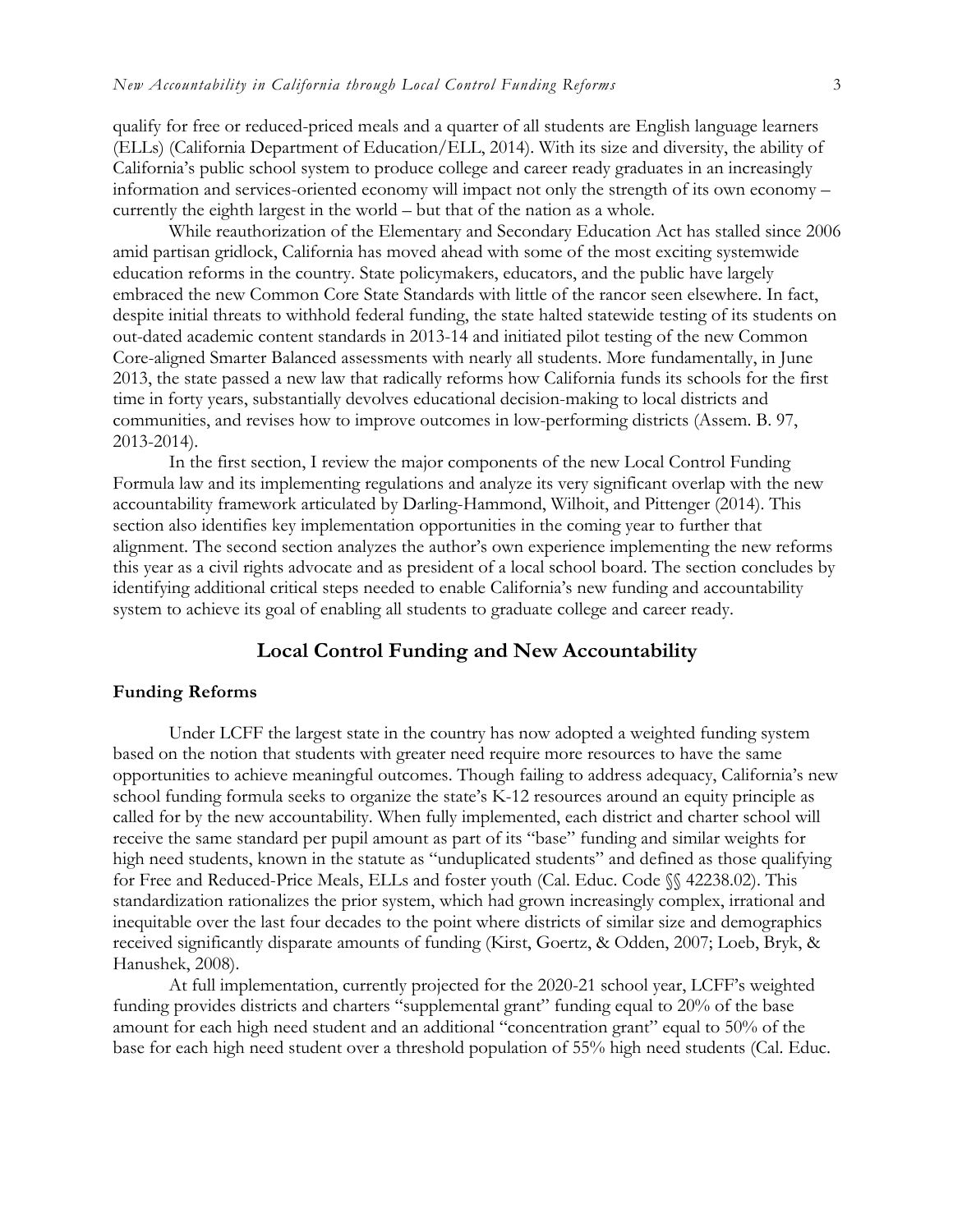Code  $\mathcal{S}$  42238.02(e)-(f)). Thus, at full implementation, a district that has 100% high need students will receive 1.425 times the funding of a similar-sized district that has no high need students.<sup>2</sup>

An additional upward adjustment of 10.4% is provided to the district for each student in grades K-3 to offset the demands of LCFF's 24 to 1 class size ratio requirement; grade 9-12 students garner districts an additional 2.6% to fund the additional demands of high school education including career tech courses (Taylor, 2013).<sup>3</sup>

Districts have wide latitude but not unfettered discretion in determining how to spend their weighted funds. In loosening the reins from traditional categorical program funding – where dollars are closely tied to targeted students according to strict accounting tracking – but resisting calls for total local flexibility, the LCFF statute and regulations establish and implement a new concept of "proportionality." The statute required local educational agencies (LEAs; i.e., districts and charters) to "increase or improve services for [high need] pupils in proportion to the increase in funds" generated by these students (Cal. Educ. Code § 42238.07(a)). It delegated to the State Board of Education the task of implementing the proportionality principle by regulation. The statute further required that the regulations permit supplemental and concentration funds to be spent on a schoolwide or districtwide basis and that the regulations be no more restrictive than similar federal Title I requirements (Cal. Educ. Code § 42238.07(b)).

After a great deal of initial rancor and a year of proposals, counter-proposal, thousands of comments and an unprecedented turnout of hundreds of parents, students, community leaders, school board members and superintendents over numerous hearings, the State Board produced a set of final regulations in November that largely has won the consensus support of the Administration, the teachers unions, the school boards and administrators and the equity community. The regulations, adopted in November 2014, require each LEA to determine and report the precise amount of supplemental and concentration funding it is expending each year according to an established formula and to identify how it is using those funds to increase or improve services for high need students. Where the LEA is spending its weighted funding on a schoolwide or districtwide basis (and thereby serving non-high need students as well), it must also justify the expenditure as being "principally directed" toward serving high need pupil goals and – at the outset and over time – as "effective" (Cal. Code Regs. tit. 5, § 15496 et seq*.*). Where the school is 40% or less high need pupils for schoolwide uses or the district is 55% or less high need pupils for districtwide uses, the LEA must additionally demonstrate that the entity-wide use of these weighted funds is "the most effective" (Cal. Code Regs. tit. 5, § 15496 et seq*.*) option available to the LEA.

It is still too early to determine how well or poorly California's new experiment with "proportionality" will unfold. In concept, however, it promises districts and charters new flexibility to innovate with how they will provide new or better supplemental services for high need pupils while holding them accountable for keeping these students as a forethought and not an afterthought in the use of the weighted funds.

## **Local Control and Community Engagement Reforms**

Contrary to the belief of many outside observers, LCFF is not solely or, arguably, even primarily a school finance reform. It also substantially reorganizes and decentralizes the delivery of public education in California and does so in ways that is driving the state toward a new accountability framework. Over the last fifty years, categorical programs proliferated in California.

 <sup>2</sup> That is, 20% additional funding as part of the supplemental grant covering all the high need students in the district and another 22.5% of base funding from the concentration grant (50% of the per pupil base amount for the 45% of students over the 55% threshold).<br><sup>3</sup> For a general discussion of LCFF's provisions, see the Legislative Analyst Office summary (Taylor, 2013).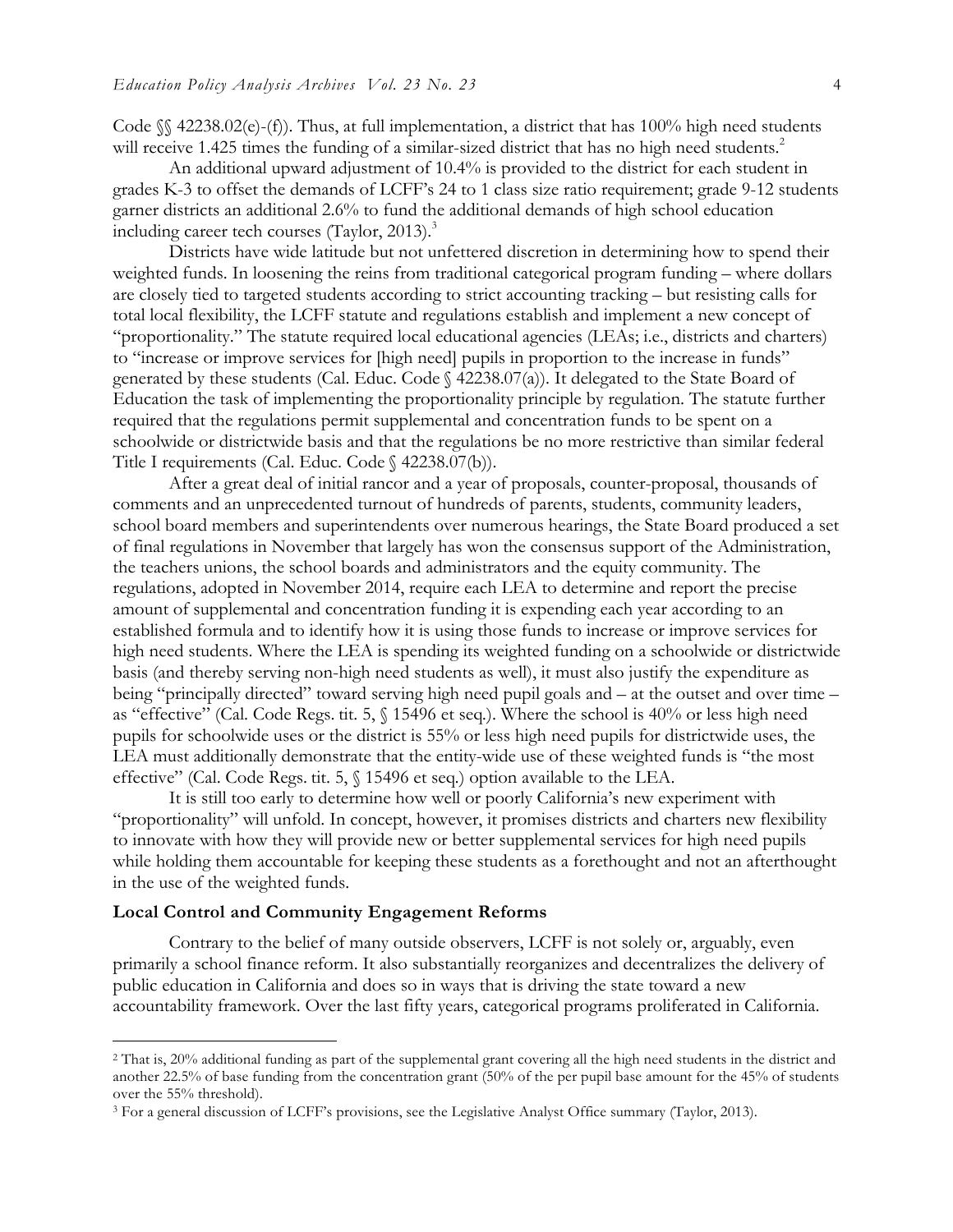With them came myriad rules and requirements from the state for each separate pot of funding and corresponding administrative burdens for tracking and reporting. Prior to LCFF, categorical state funding accounted for over 30% of a typical district's funding (Kirst et al., 2007). LCFF eliminated the great majority of the state's dozens of categorical programs and devolved to districts and charters the responsibility to spend those funds according to local determinations (Taylor, 2013).

LCFF does not, however, authorize unfettered local use of state dollars in exchange only for being "held accountable" if poor outcomes emerge down the line. Districts are given wide discretion in *what* goals they will set and *how* they will expend dollars to achieve those locally-derived goals; yet, their discretion must be a focused one as the statute spells out 8 broad priority areas that the state requires districts to address and identifies 24 metrics within those priority areas on which the state expects each district to make progress each year (Cal. Educ. Code § 52060). In theory, districts are free to spend only a small portion of their funds on these priority areas. In fact, the 8 areas represent the comprehensive components of a well-rounded educational program that districts want to be undertaking and held accountable for and reflect the precise kind of multi-dimensional shift beyond the narrow, standardized test-based focus of No Child Left Behind called for by the new accountability.

## **LCFF's Eight State Priority Areas & Required Progress Metrics**

#### **Basic Services**

- Fully credentialed teachers
- Teachers properly assigned to teach the subject and any special student population.
- Student access to standards-aligned instructional materials.
- Facilities in good repair.

#### **Implementation of State-adopted Standards**

• Implementation for all students of academic standards adopted by State Board, including but not limited to Common Core State Standards, and, for ELLs, English Language Development standards.

### **Course Access**

• Student access and enrollment in all required areas of study.

### **Parental Involvement**

- Efforts to seek parent input in decision-making.
- Promotion of parental participation in high need and special ed. programs.

#### **Student Engagement**

- School attendance rates.
- Chronic absenteeism rates.
- Middle school dropout rates.
- High school dropout rates.
- High school graduation rates.

#### **School Climate**

- Student suspension rates.
- Student expulsion rates.
- Other local measures, including parent, student and teacher surveys.

#### **Student Achievement**

- Performance on standardized tests.
- Score on Academic Performance Index.
- Share of students that are college and career ready.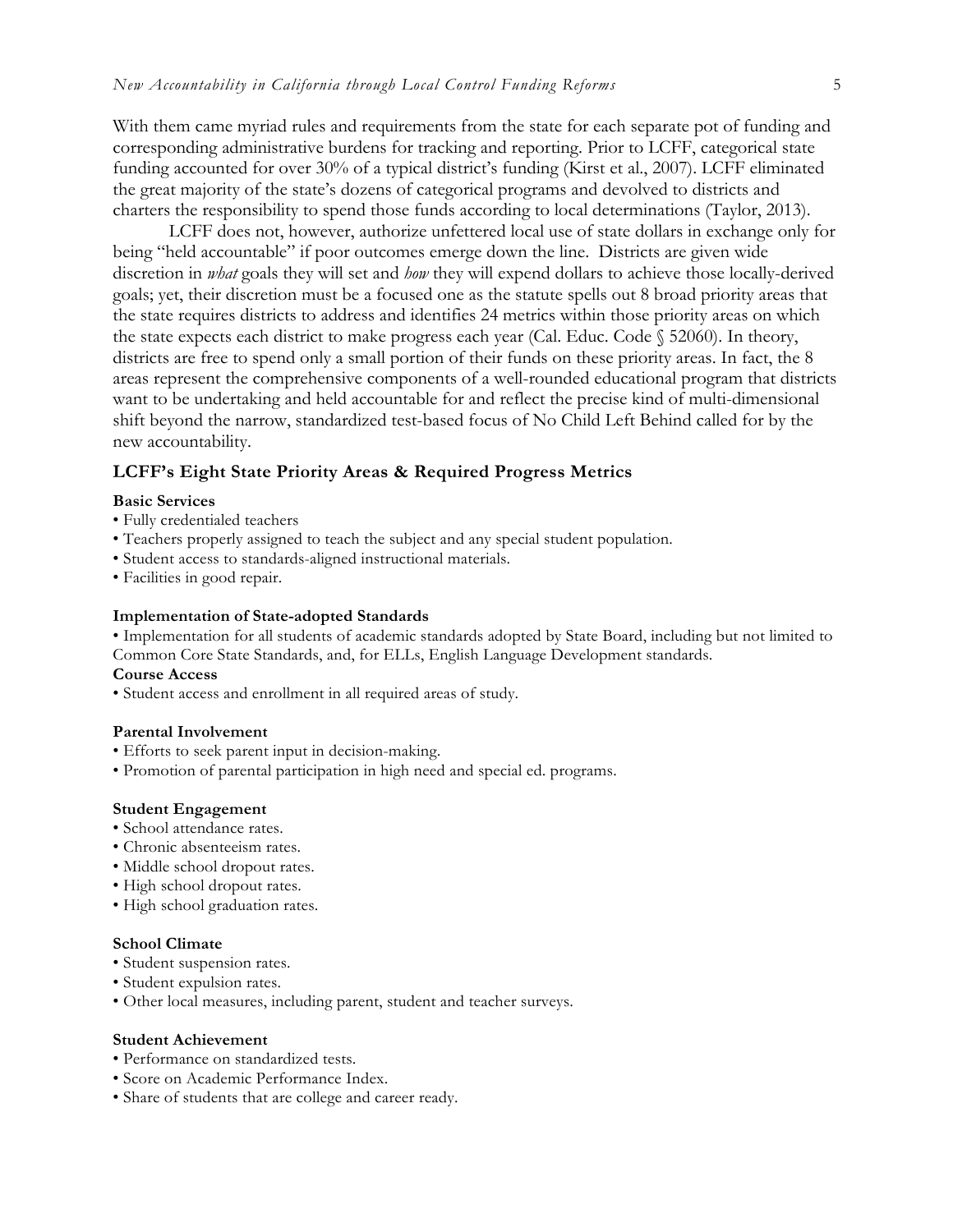- Share of ELLs that become English proficient.
- ELL reclassification rate.
- Share of students that pass Advanced Placement exams with 3 or higher.
- Share of students determined prepared for college by the Early Assessment Program.

### **Other Student Outcomes**

• Other indicators of student performance in required areas of study. May include performance on other exams.

In exchange for the release from the categorical restrictions – many of which were designed to ensure targeted funds were spent on high need students as intended and/or not otherwise primarily the subject of local salary bargaining – equity advocates demanded *heightened requirements for districts to engage local community stakeholders* in decision-making and *heightened requirements for transparency with respect to LEA educational plans and spending*. The vehicle that transparently displays the district's educational and spending plan for addressing the 8 state priorities and provides both a platform for community engagement and a documentation of it is known as the Local Control Accountability Plan or LCAP. Each district and charter must develop this 3-year strategic planning document which sets forth for districts their local goals within the framework of the 8 state priorities and any local priorities, the actions that will be undertaken to achieve those goals in the three-year period, and the expenditures needed to deliver those actions (Cal. Educ. Code § 52060).<sup>4</sup>

Adopted LCAPs are revisited in years two and three through an "annual update" in which the prior year's proposed goals, actions, and expenditures are reviewed against actual progress and mid-course corrections can be made (Cal. Educ. Code § 52061). After three years, a new 3-year LCAP is adopted and the implementation of the strategic plan is begun anew.

The heightened community engagement has many districts and community groups realizing that LCFF portends a culture shift in how schools and districts interact with their local communities. The new engagement is called for in two respects, both of which are reviewed for compliance by county offices of education as part of the LCAP and budget approval process. *First*, districts must "consult with teachers, principals, administrators, other school personnel, parents, and pupils in developing" the LCAP (Cal. Educ. Code  $\S$  52060(g)). Districts are encouraged to engage these stakeholders in any number of ways, including surveys, town halls, and meetings with school site councils to name a few. At a minimum, districts must form Parent Advisory Committees and English Learner Parent Advisory Committees (where the district has at least 15% ELLs) made up of a majority of parents and employ student surveys, forums, advisory committees or some other mechanism for gathering student input (Cal. Code Regs. tit. 5, §§ 15495(a), (b), (f); Cal. Educ. Code §§ 52063(a), (b)). The district must present its near final LCAP to the Parent Advisory Committee and, where present, the ELL Parent Advisory Committee, for review, and the Superintendent must respond in writing to any comments received. The district must also present its LCAP to the public at two board meetings and receive written and oral comments at those times as well for consideration prior to adoption (Cal. Educ. Code § 52062).

*Second*, in addition to involving stakeholders in the development of the LCAP, districts must independently address "Parent Involvement" as one of the 8 state priorities in the LCAP. For most districts, this means they will need to work with their communities to set specific goals, actions, and expenditures which address improving parental involvement in decision-making in the district and in participating in the education of high need and special ed students. In elevating parent involvement

 <sup>4</sup> Charters have more freedom than school districts. Charter LCAPs are to be organized around the priorities set forth in their charter and need only address state priorities to the extent they are aligned to the grade levels served and the nature of the program established in the charter (Cal. Educ. Code § 47606.5).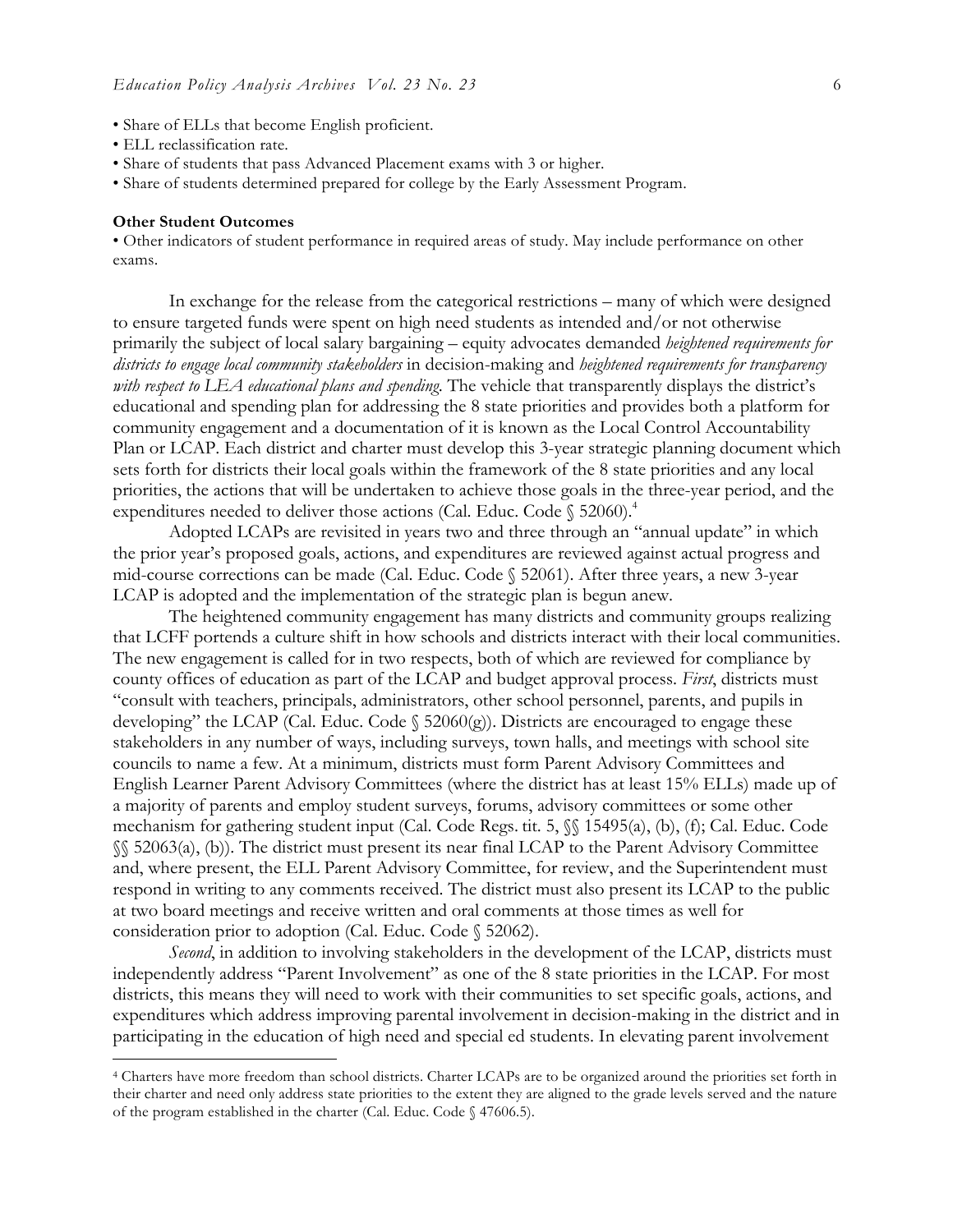to the status of one of the state's required 8 priority areas and mandating local engagement in LCAP development, California is helping to model the importance of community engagement in local programs and decision-making as a key component of the new accountability.

\* \* \*

Thus far, LCFF's alignment with a new accountability framework is substantial. Districts that take the spirit of LCFF to heart should be designing robust, community-owned LCAPs that lay out how educator and school capacity will be supported and enhanced by strategic and equitable allocation of resources to deliver deep and meaningful learning. Moving beyond the narrow, scripted curriculum and drill and kill testing that so many low-income schools experienced under NCLB's heyday, LCFF and LCAPs should drive districts to focus on the multi-dimensional aspects of meaningful learning. Districts must plan for how they are going to deliver the basic building blocks of fully prepared and properly assigned teachers, standards-aligned instructional materials and decent facilities. Needed improvements in school climate and student and parent engagement so as to create the proper supports for students to take advantage of learning opportunities must be identified and addressed. And districts must articulate and seek community buy-in for how they plan to implement state standards, including the Common Core, and to prepare students to graduate college and career ready. Numerous metrics of how well or poorly the district is progressing toward meaningful learning will be established and reviewed with the community, including student attendance and absenteeism, suspension, expulsion, and graduation rates, and, of course, performance on state and local assessments of achievement.

The next critical question, to be addressed in the next section, is what will happen in California under LCFF when districts underperform? Who intervenes and when and how?

## **Accountability Reforms & Pending Questions**

Once again, in spirit, much in the LCFF's accountability framework fits with the vision of the new accountability. LCFF turns away from a test-and-punish response for districts who are underperforming on what has typically been a narrow set of lower-level skills in a few academic content areas to one of assess-and-support toward continuous improvement on a more comprehensive, multi-dimensional set of performance indicators.

Under LCFF, the State Board of Education is responsible for establishing "standards for school district and individual schoolsite performance and expectation for improvement" in each of the 8 priority areas (Cal. Educ. Code  $\S$  52064.5(c)). These standards will form a central part of new "evaluation rubrics" established by the State Board by October 2015. The rubrics will be used by LEAs to assess their own performance, by county superintendents to determine which LEAs need technical assistance in meeting the state priorities, and by the State Superintendent of Public Instruction to determine which LEAs need more directive intervention (Cal. Educ. Code §§ 52064.5, 52071). The rubrics are to "reflect a holistic, multidimensional assessment of school district and individual schoolsite performance and shall include all of the state priorities" (Cal. Educ. Code § 52064.5(b)).

Three entities are responsible for assisting and intervening in districts that are having trouble achieving their LCAP goals and/or not meeting state standards. The first line of review and technical assistance is the county office of education (Cal. Educ. Code §§ 52070, 52071). County offices now are to assess: 1) whether districts have allocated sufficient expenditures to carry out the various actions set forth in their LCAPs (Cal. Educ. Code § 52070(d)(2)); 2) whether districts are satisfying "proportionality" under LCFF regulations (Cal. Educ. Code § 52070(d)(3)) 3) whether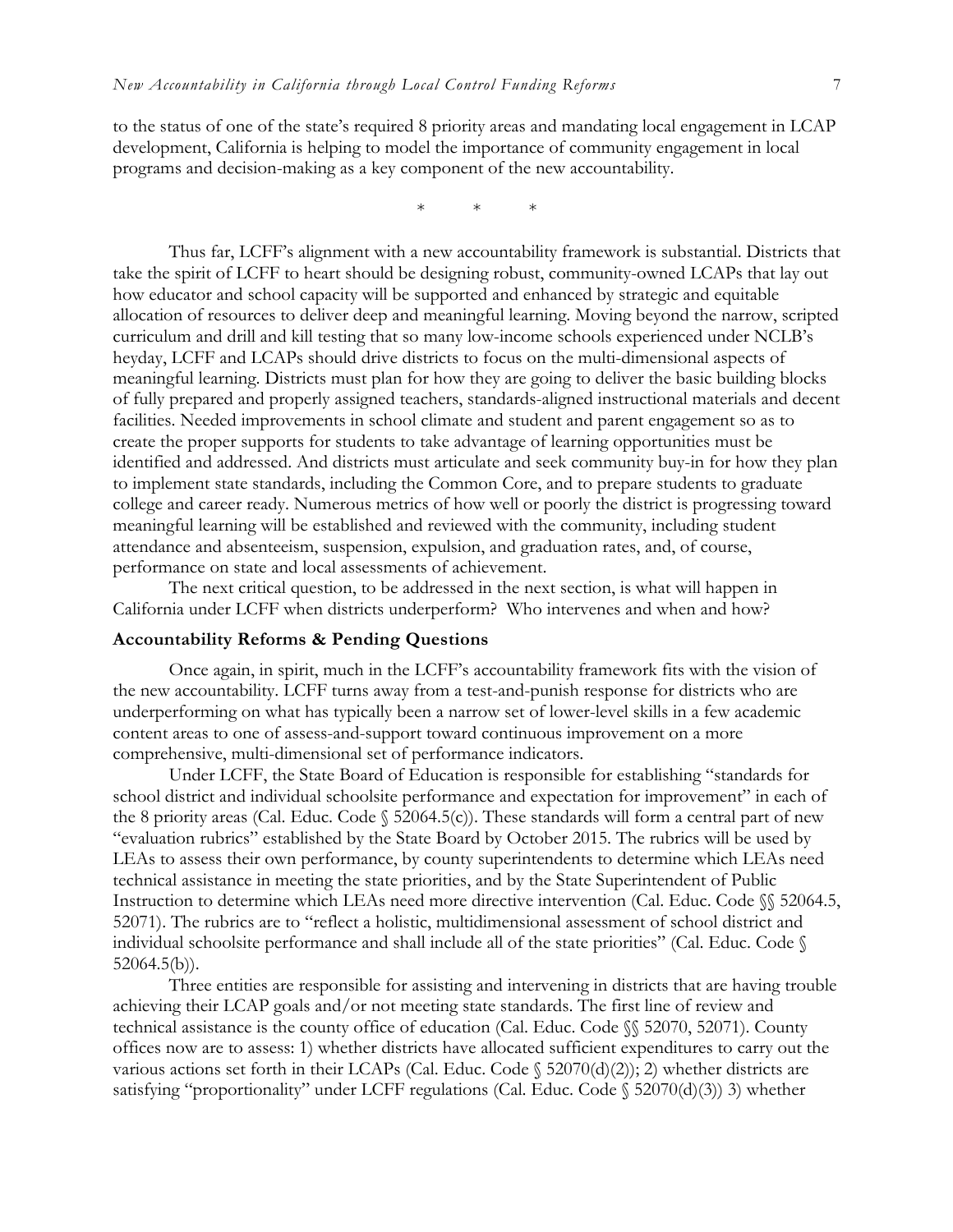districtwide or schoolwide programs are "effective" or even "the most effective" uses of supplemental and concentration funds (Cal. Code Regs. § 15496(b)); 4) whether and how districts can benefit from direct county office technical assistance in obtaining LCAP approval or in improving student achievement (Cal. Educ. Code §§ 52071(a)(1), (b)); and 5) whether districts are in need of technical assistance from county-appointed academic experts or by the new support entity known as the California Collaborative for Educational Excellence (CCEE) (Cal. Educ. Code  $\mathcal{S}$  $52071(a)(2)–(3)$ ).

If passed on from the county office, the second line of technical assistance will be provided, as noted, by the academic expert or team of experts (or a high-performing school district) appointed by the county or by the new CCEE entity. The California Collaborative is a potentially promising new entity as it represents the first time the state has established its own technical assistance arm to support LEAs. In the mode of similar entities elsewhere, like Massachusetts and Ontario, Canada (Massachusetts Department of Elementary & Secondary Education, 2014; Ontario Ministry of Education, 2008), it is charged, in particular, with helping districts achieve their LCAP goals in addressing the 8 state priorities, improving the quality of teaching, and/or improving the quality of district or school leadership (Cal. Educ. Code § 52074).

The third line of review is the State Superintendent. LCFF empowers the Superintendent to refer an LEA to the CCEE for technical assistance where the LEA itself or a county office requests it or the Superintendent independently deems it appropriate (Cal. Educ. Code § 52074(d)). If the CCEE has tried and failed to improve the district or if the CCEE deems the district a persistent or acute under-performer based on the evaluation rubrics, the Superintendent can, with State Board approval, intervene in a district. The Superintendent is empowered to order a change to the district's LCAP or budget, to stay or rescind a district action, or to appoint a trustee to take over specified duties (Cal. Educ. Code § 52074).

\* \* \*

The assess-and-support accountability system enacted with LCFF has many promising features and, as a work in progress, still many significant features to iron out. The "holistic, multidimensional" framework for the evaluation rubrics suggests the state and its LEAs will be focusing on a meaningfully broad set of educational indicators supportive of improving outcomes. A major question to be resolved this year is how rigorous and specific will the State Board's standards for "performance and expectation for improvement" be? It is a given that the Board will not set standards for the evaluation rubrics that label the majority or even a substantial minority of schools as failures in need of intervention as occurred under No Child Left Behind. On the other hand, given that even under the old academic content standards, half or less of the students in California were deemed proficient and a majority of the state's low-income students, students of color, and ELLs were not, the Board cannot sweep the need for significant improvement under the rug (California Department of Education/Standardized Testing and Reporting Program, 2013).

It is important to emphasize here that the statute gives the State Board two duties, both of which call for care and thoughtfulness. First, the Board needs to establish meaningful "performance" standards that define challenging but reachable performance benchmarks for LEAs in the 8 state priority areas. These benchmarks – which may understandably be more modest initially and increase over time as schools adjust to the new demands of the Common Core and Smarter, Balanced assessments – should articulate the college and career ready level of performance we want all our schools continuously improving toward. Second, the Board also needs to establish standards for "expectation for improvement" so that LEAs have specific continuous improvement targets in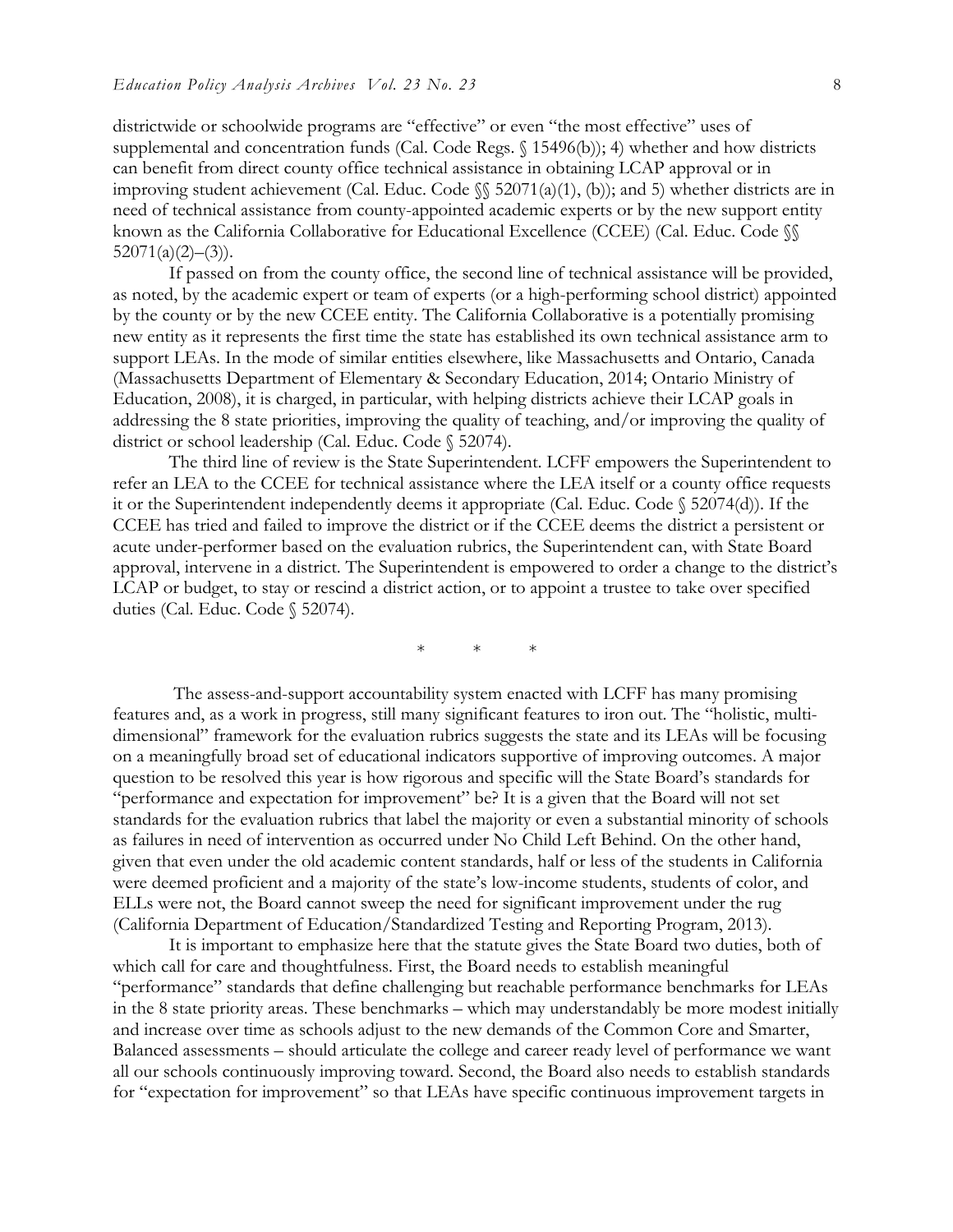mind each year. These improvement targets are an essential component in the accountability system for what will inevitably be the great majority of LEAs falling above "intervention-worthy" but below high performing. With these targets, it will be clear how much all the LEAs under the bell curve will need to improve in the 8 priority areas in any given year, whether they are working on their own through a self-assessment or are receiving technical assistance from the counties and the California Collaborative. In the future, it will be necessary as well for the State Board to establish "intervention standards" defining when more directive assistance and intervention is warranted by county offices, the CCEE, and, ultimately, the State Superintendent for those districts performing unacceptably.

The new role of county offices of education in LCFF's continuous improvement architecture raises another challenge. County offices are accustomed to reviewing and approving school budgets and ensuring fiscal solvency among districts or visiting schools to ensure they have sufficient textbooks and have facilities in good repair (Allen, 2005; California Department of Education/County budget standards, 2014; California Department of Education/Fiscal Solvency, 2014). LCFF clearly expands the county office role into the new territory of qualitative program review, whether in considering an LEA's LCAP for approval, providing technical assistance, or referring an LEA to the CCEE. This expansion will require adjustments in expectations concerning roles and responsibilities for both LEAs and the county offices themselves when it comes to reviewing the LEA's instructional program, its staffing and learning supports. It will also require county offices to expand their own capacity and technical expertise to meet this new demand. This could come in the form of hiring new staff capable of providing and organizing technical assistance to LEAs, organizational redesign, or, as some have suggested, working on a regional basis with other county offices to share resources, responsibilities, and areas of expertise (Darling-Hammond, 2015).

The California Collaborative is a still emerging entity. At present it consists of but five appointed members, a \$10 million budget, and a statutory mandate. It remains unclear how exactly the CCEE will carry out its duties and whether it (and the county offices) have enough capacity to deliver all the technical assistance needed. A system that has been implemented in Massachusetts and Tennessee, and which has been adopted by the CORE districts in California is to pair underperforming districts and schools with high-performing ones (Darling-Hammond et al., 2014). Such networking has proved successful in other countries as well, including in Shanghai, Ontario and England, (Darling-Hammond, 2015). It may be that this model for sharing best practices on an institutional basis is the best option for building technical assistance capacity in California across the state. As well, the CCEE could serve as a developer and certifier of effective improvement teams or of high quality service providers for LEAs (Fullan, 2015). Whether and how county offices and the CCEE employ these strategies effectively remain open questions.

Finally, it remains unsettled how California's new LCFF accountability system is to fit with its pre-existing systems. Preceding LCFF's passage, the state had slowly been updating its Academic Performance Index (API) used to rank schools and to identify schools and districts for intervention (S.B. 1458, 2013-2014). Senate Bill 1458 required the state to add more achievement indicators to the API, such as graduation rates and college and career readiness, beyond standardized test scores, thereby already pushing the state toward a more robust notion of academic achievement consistent with new accountability. Also, not being a waiver state, California in theory must still adhere to the federal Adequate Yearly Progress system of interventions under NCLB and its penalties for districts in Program Improvement. As to the federal system, California is minimally enforcing it now and hoping an eventual ESEA re-authorization will allow it the flexibility to continue along its own path. This is the year, however, to merge a revised API with the evaluation rubrics to create a single coherent state system of support, assistance, and intervention.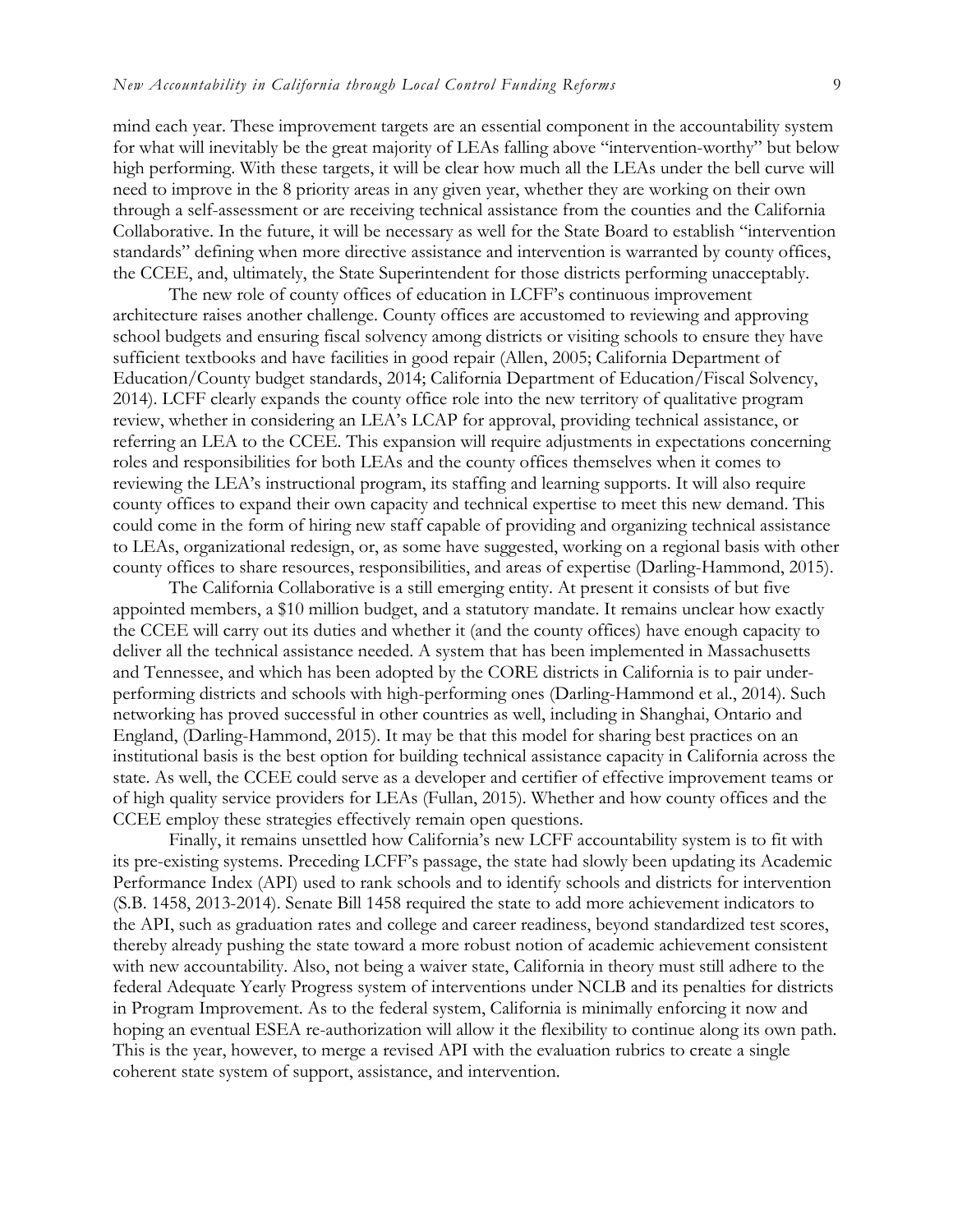As part of the the API revision work being carried out under the a committee of the California Department of Education and the evaluation rubrics work of the State Board, both entities are charged with establishing indicators of college and career readiness. This "uber" metric describes an ultimate, overarching goal of the K-12 enterprise and, as such, is a key component of the state's accountability system. To date, however, the work of landing on the proper indicators has proceeded slowly with the Department and not at all with the State Board. Another critical challenge for the year ahead will be for the state to define college and career readiness in a way that ensures graduates are *both* – *i.e.*, able to pursue either four-year colleges or meaningful postsecondary career and technical training – and to establish the system indicators for determining which LEAs are consistently producing college and career ready graduates.

# **Reflections on the First Year Implementation of LCFF and Its Gaps with the New Accountability**

### **Early Implementation Shortcomings**

As a civil rights advocate working with local community groups around the state to implement LCFF and LCAPs and as President of the Emery Unified School District ultimately responsible for developing and adopting an LCAP, I experienced this first year of implementation from both the outside and the inside. My overarching impression is that districts around the state embraced the new demands of local engagement willingly. School boards, superintendents, and school staff understood the new importance of involving community in local decision-making and sought numerous ways to fulfill the requirement that they consult with stakeholders. We documented many of the innovative practices in an article for the state administrator's association. (Gelsomini & Ishida, 2014). At the same time, by and large, community groups were disappointed with the lack of capacity in district offices to fulfill the new demands of meaningful engagement and the frequent failure to address basic requirements for parent and student engagement including: 1) setting meetings at times parents and students can make; 2) providing sufficient notice to target populations of the meetings and their purpose; 3) offering child care and food; 4) providing translation and interpretation; and 5) providing trainings on LCFF, LCAP and budgets so that parents and students could meaningfully participate (PICO California, 2014).

This first year, understandably, a good deal of the effort on both sides involved making the engagement happen. As a consequence though, most of the input districts took from community engagement resembled a laundry list of needs and wants as opposed to thoughtful and focused input into a coherent strategic plan. In particular, districts did not do a good job this year of involving community stakeholders in deciding what metrics of progress should be utilized (where not required by statute) or what the improvement targets on the chosen metrics should be. Those decisions typically happened behind closed doors in district offices. Hopefully, that will change as district staff and local communities grow in familiarity and sophistication in developing LCAPs.

While we discovered some good examples of LCAPs in terms of accessibility, community involvement and thoughtful goal-setting and action-planning (*e.g.*, Berkeley Unified School District, 2014), no LCAP of which we at Public Advocates are aware fully met the statutory and regulatory requirements for LCAPs. Most were not transparent about how they were calculating "proportionality" (which is a best practice and not technically required); even more concerning, many LCAPs failed to identify, as required, the supplemental and concentration funding amounts they need to spend this year to increase or improve services for high need students at all or, if they did, many failed to justify how their schoolwide or districtwide uses met regulatory standards. Most districts failed to fully address all 8 state priority areas and/or failed to address how they were going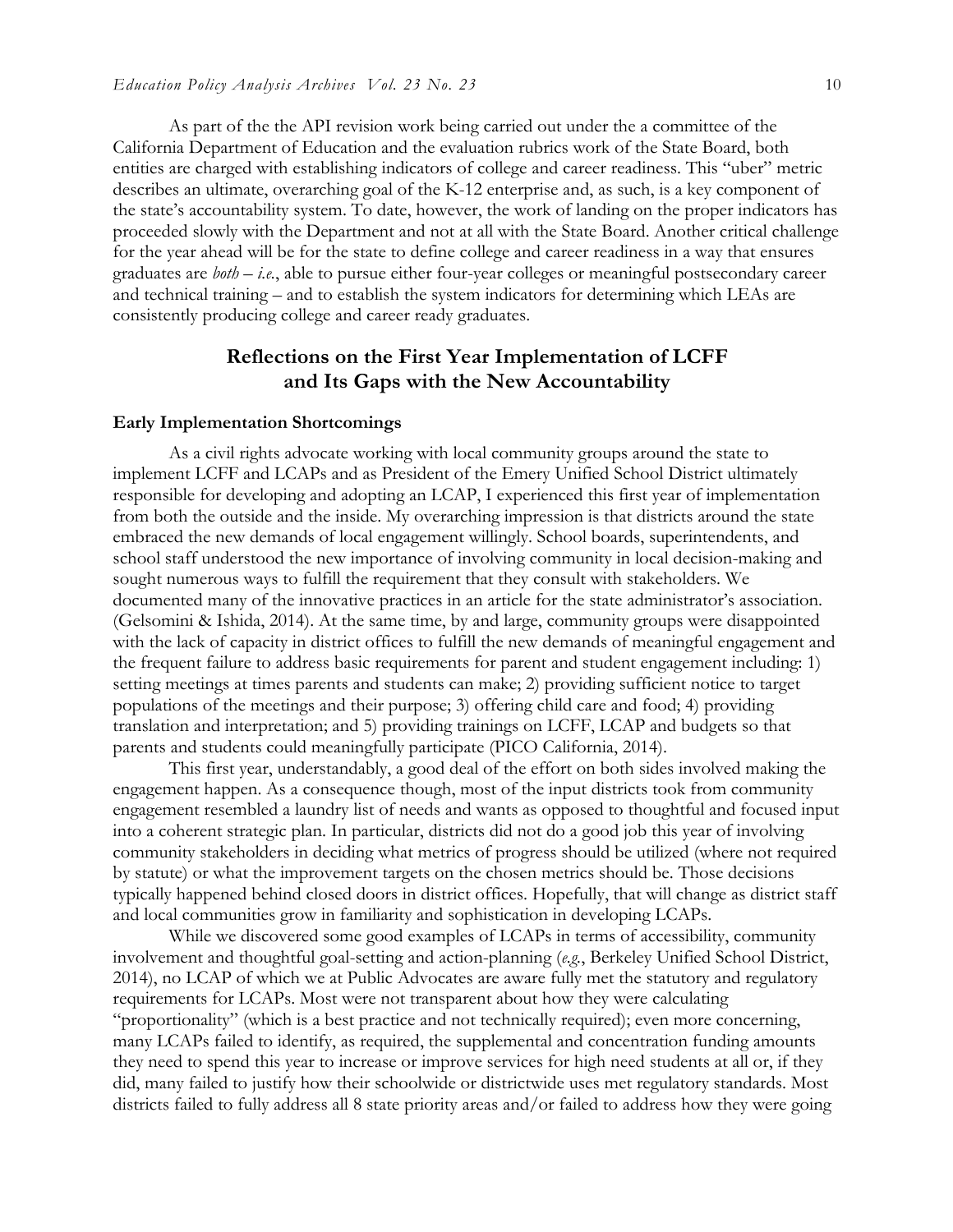to improve on the 24 statutorily-required metrics within those areas. Finally, no district we are aware of (including my own) identified how they were using *all* of their LCFF state funds to address the 8 priority areas.<sup>5</sup> The LCAP cannot fulfill its role as a "comprehensive planning tool" (Cal. Code Regs. tit. 5, § 15497.5) if, as typically occurred, it is exposing only a fraction of the district's programming and expenditures. The state and the county superintendents' association could aid in addressing this latter concern by providing LEAs with sample LCAPs that model how to account for all LCFF funds as well as, optionally, other LEA funds such as federal, local, and private foundation dollars.

All of these issues are ones that can and should improve with time and experience and proper county office oversight. As to the later point, county offices struggled this year too as they acclimated to their new LCAP oversight and approval role. Across the state, they took a "light touch" with districts during this initial year. They have promised increasing rigor going forward. It will be important for counties to enforce the requirements for LCAPs set forth in the law in order for the public to maintain confidence in LCFF's new system of local control.

## **Ongoing Funding and Teacher Quality Gaps Under LCFF**

Beyond the travails of early implementation, at least two major gaps are apparent that need to be addressed in California's implementation of new accountability and the desire to attain meaningful learning outcomes for the state's students. These are 1) an overall K-12 funding inadequacy and 2) an emerging threat to systemic teacher quality.

LCFF redistributed the existing funding in California's K-12 system; it did not increase it. In fact, the implementation target for 2020-21 when LCFF will be deemed "fully implemented" by the state will only get the system as a whole back to where it was in 2007-08, adjusted for inflation (Taylor, 2013). In 2007-08, California was 44th out of 50 states in per pupil funding according to *Education Week* (2011). Most recently, the state has fallen to  $50<sup>th</sup>$  out of fifty and the ratio of adults to students in the system is similarly at an appalling 50<sup>th</sup> out of fifty states and the District of Columbia (Fensterwald, 2014). The base funding grant for every pupil in the state at full implementation is only set to be \$7,643 in 2013-14 dollars (California Department of Education/LCFF, 2015). This amount is inadequate to the task of providing a high quality core program that will enable the typical student in California to meet Common Core and college and career ready standards, much less the typical low-income student or ELL.

Beyond the general inadequacy of California's base funding, LCFF's supplemental weight of 20% is modest at best and may well prove insufficient to the task of providing high need students with the additional teacher capacity and other supports they will need to achieve meaningful learning outcomes. New Jersey's weight, which has helped improve outcomes there for its low-income students, is approximately 47-50% of base funding (Sciarra & Hunter, 2014). As a result, a district in California whose student population is fifty percent low-income and/or ELL receives only 10% more than a district which has no high need students at all.6 By comparison, a New Jersey *Abbott* district receives 25% more funding that a similarly sized district with no high need students (Sciarra & Hunter, 2014).

It is important to recall here too that LCFF's 20% supplemental and 50% concentration weights are not currently in effect. Those weights will only be fully in effect *upon full LCFF* 

 <sup>5</sup> Many of these observations were echoed in a recent Legislative Analyst Office study of first-year LCAPs (Taylor, 2015).

<sup>6</sup> This district would receive 20% additional funding for 50% of its students in supplemental grant funding (thus 10% more funding for the district overall as compared to the district with no high need students) but no concentration funding as it falls below the 55% high need concentration threshold.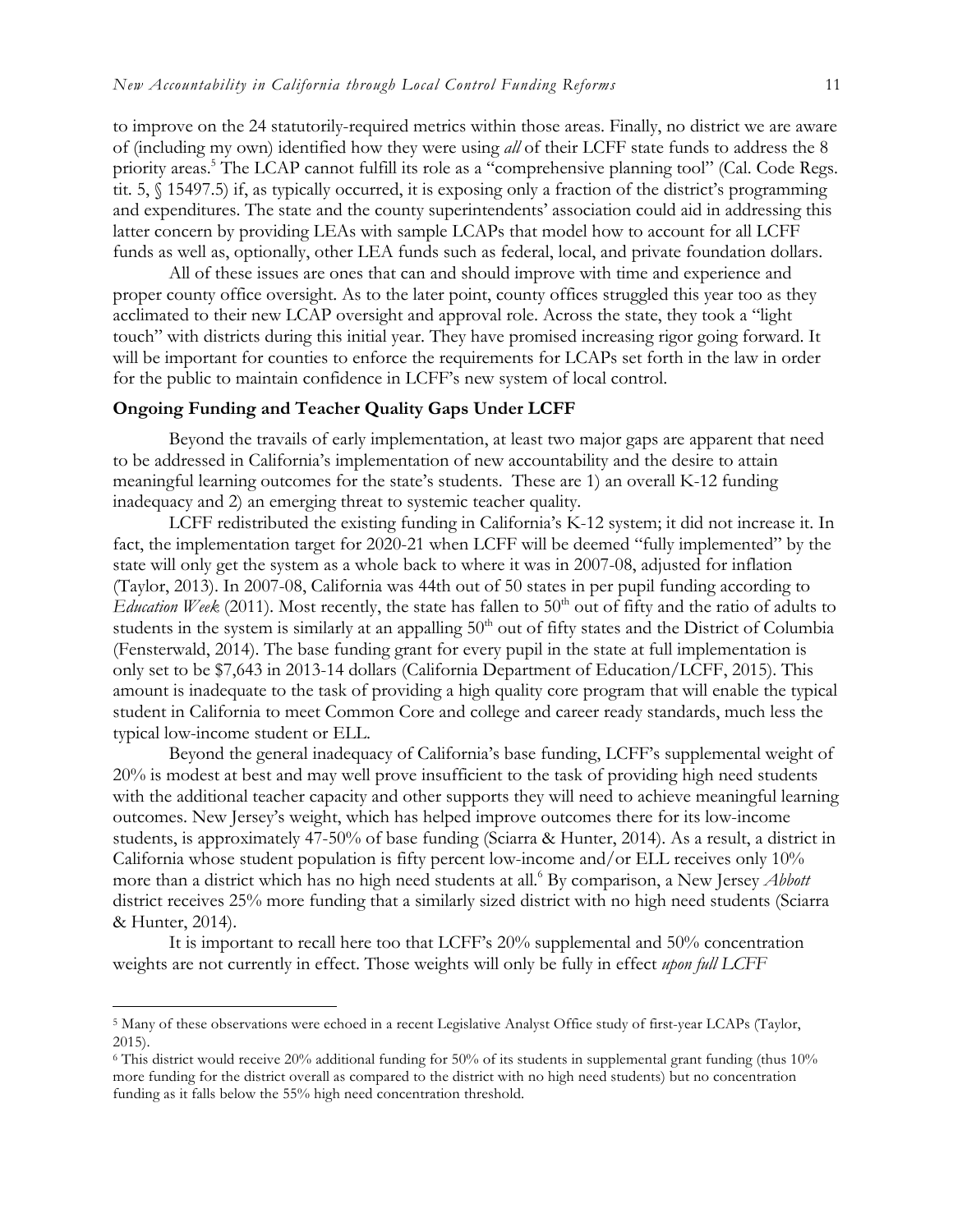*implementation* in 2020-21, a timeline that assumes current rosy economic projections hold, California's economy takes no dips and, significantly, a recent temporary tax increase is renewed. Accordingly, during the intervening long ramp-up to "full implementation," the true combined supplemental and concentration rates for districts are only a fraction of the ultimate targets.

Finally, Governor Brown and his Administration engineered a much-needed long-term shoring up of the State Teacher Retirement System (STRS) this past summer but did so by placing the weight of the "solution" on the backs of school districts and their pupils. Districts' share of STRS payments will double by 2020-21, removing billions of dollars from both core educational services and the promised increases and improvements in services for high need students (Affeldt, 2014). And, as such, when LCFF finally arrives at "full implementation" in 2020-21 or beyond, because of the substantial hike in the STRS obligation, districts will not actually re-attain their true 2007-08 level of spending on educational programs.

Against this backdrop of privation, early implementation of LCFF saw districts across the state using their increases in funding to restore cuts to basic programs made during the recent economic downturn and provide higher salaries for teachers who have gone years without any increases (Hahnel, 2014). In many instances, district maneuvers have violated LCFF's expenditure rules where districts have used supplemental and concentration funding to pay for general education services. One district we helped to revise its LCAP had initially allocated \$8 million in supplemental and concentration funds to pay for high need students' "share of deficit funding." LAUSD is attempting to credit its long-standing special education expenditures from the general fund as an annual \$450 million service targeted for high need students, thereby depriving those students of \$133 million in actual new or improved services in 2014-15 alone. These pressures to subvert LCFF's intent to provide high need students increased or improved services will only increase as the new STRS obligation kicks in and, even more so, if the economy stalls.

Thus, a fundamental gap in California's educational system remains its failure to provide adequate funding to deliver the standards-aligned program it has accepted as necessary for its students. No mechanism currently exists to hold the state accountable for adequate resource provision as the new accountability calls for. Instead, as has historically happened, education funding under LCFF is based on what the state has available rather than on what the system needs to deliver meaningful learning opportunities. Fortunately, two parallel adequacy cases are in play in California, both waiting for oral argument in the State Court of Appeal in San Francisco. I am lead counsel on one, the *Campaign for Quality Education v. California*, representing a coalition of grassroots community organizations and their constituents (see www.fairschoolsnow.org.) The school boards and administrators associations, the PTA and some districts and individual students have brought the other, *Robles-Wong v. California*. Unless we prevail, there is little reason to believe all students in California will soon have the resources they need to graduate college and career ready.

\* \* \*

The other major gap in California's lurch toward new accountability is its weakening teacher capacity infrastructure. As detailed by Darling-Hammond et al. (2014), California has taken many positive steps to increase the capacity and effectiveness of its teachers. Yet, troubling signs abound and some have been exacerbated by LCFF. Most notably, the state is graduating many fewer teachers from its institutions of higher education. Credentials candidates enrolled in teacher preparation programs have plummeted from 77,700 in 2001-02 to 19,933 in 2012-13, the last year for which data is available (CTC, 2013; Freedberg, 2013). Credentials awarded to program completers have dropped from 17,797 in 2008-09 to 11,081 in 2012-13, a 38% decline in four years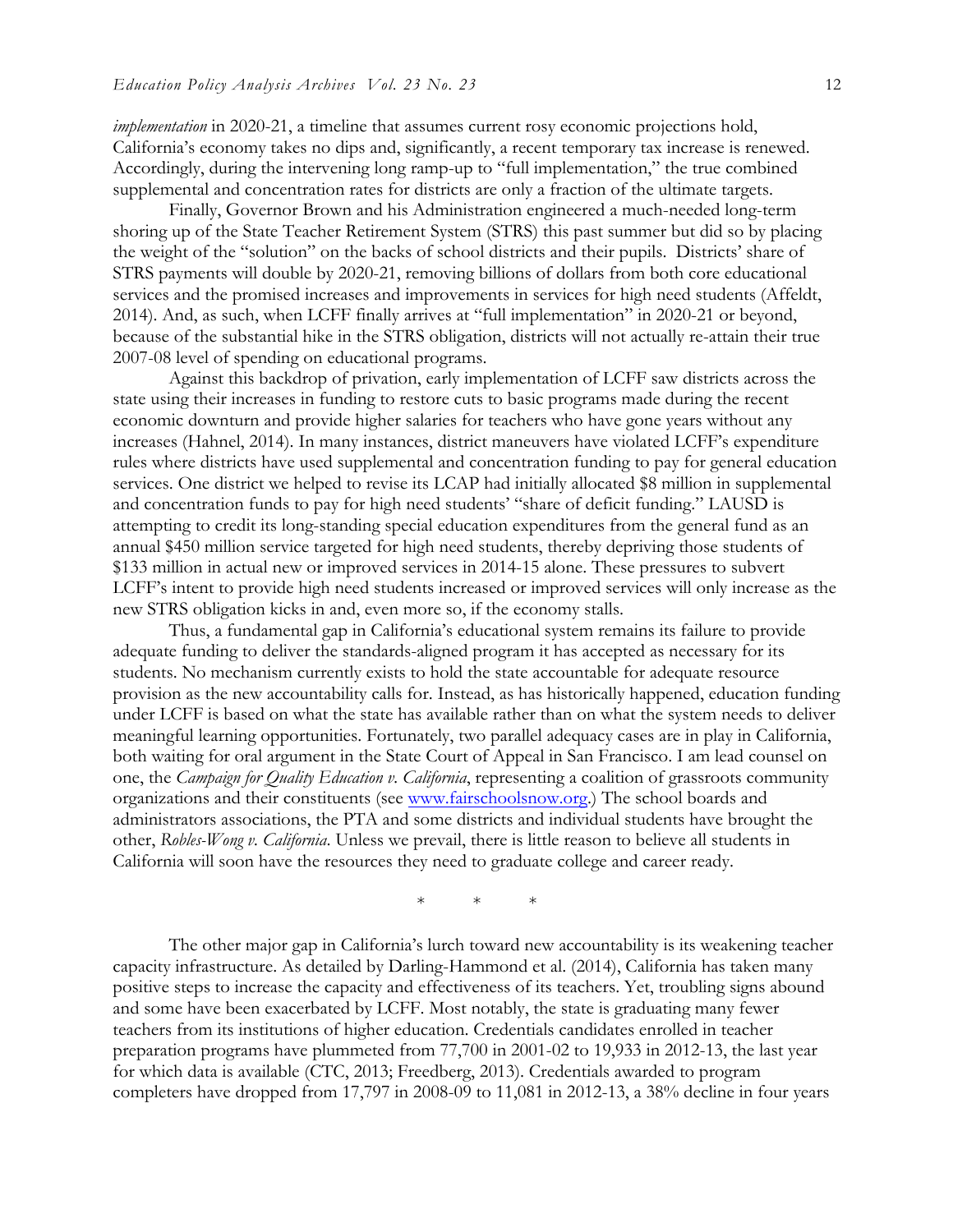(*ibid.*). There are many reasons for the decline in interest in the teaching profession, including the instability occasioned by a rash of layoffs during the Great Recession, the undesirability of teaching scripted curricula for increasingly high stakes tests, and a charged atmosphere where teachers are blamed for the bulk of our schools' ills. Whatever the precise cause, the state is making no concerted effort to increase teacher supply and prevent shortages, which are already beginning to emerge. In the past, loan forgiveness, grants, and other incentives have helped attract new teachers. The state needs, aggressively, to return to such programs to rebuild its teacher pipeline before shortages become acute.

California pioneered a marquee induction program in the 1990's known as the Beginning Teacher Support and Assessment (BTSA) program that helped retain new teachers in the classroom and improve their performance. The BTSA categorical was eliminated when LCFF was adopted, and districts are now allowed to decide individually if they will continue an induction program or not. This seems like a peculiarly inappropriate decision to leave to local discretion. The induction process is part of what teachers need in California to obtain a full professional clear credential. Given that teachers trained in one district often move to other districts, the state has an overriding interest in maintaining strong induction programs everywhere. LCFF's effective devolution of induction to LEAs shirks an overarching state responsibility in the name of local control. Governor Brown's recent budget recognizes the need to re-examine the induction question and has committed to beginning a conversation with stakeholders "in the coming weeks" (Brown, 2015).

Other than a block grant in 2013 for Common Core implementation, the state has similarly eliminated professional development categoricals with LCFF and left training largely at the discretion of local LEAs. This too seems inapposite in a time of Common Core and Smarter, Balanced implementation when teachers and districts across the state (and the country, no less) are searching for professional development on common core instructional strategies and on how to develop and utilize new common core materials.

The state also abandoned under Governor Brown its development of a statewide teacher data system. As such, the state cannot track in real time which teacher is teaching which course and whether they are qualified to do so. The laborious paper process in its stead currently means that corrections to misassignments often happen late or not at all during the actual period of the teaching assignment (Cal. Educ. Code § 44258.9; CTC, 2014). The lack of such an information system also severely undercuts the state's ability to assess the quality of its teaching force as a whole, spot trends that require state or local policy responses, and develop professional development programming.

Lastly, the state's teacher evaluation processes are in need of their own multiple measure, support and intervention overhaul. As the *Vergara* litigation highlighted, too often it is too difficult to remove under-performing teachers from the classroom. As that litigation failed to highlight, however, it is even more true that most districts do not have the resources or focus to ensure their acceptably-performing teachers are receiving the feedback and support they need to improve their practice to become high-performers. The state is making no efforts currently to improve its teacher evaluation and support system.

Taken together, these problems weaken the quality of California's teaching capacity and undermine LCFF's ability to deliver high quality meaningful learning opportunities to the state's neediest students. For LCFF and the new accountability to succeed, the state needs to recognize that not all critical system components will emerge merely by devolving decisions to local entities. The state still has a role in ensuring that the teacher pipeline is robust, induction and professional development supports are in place, work force quality is tracked and maintained, and effective evaluation and support for teacher professional development occur.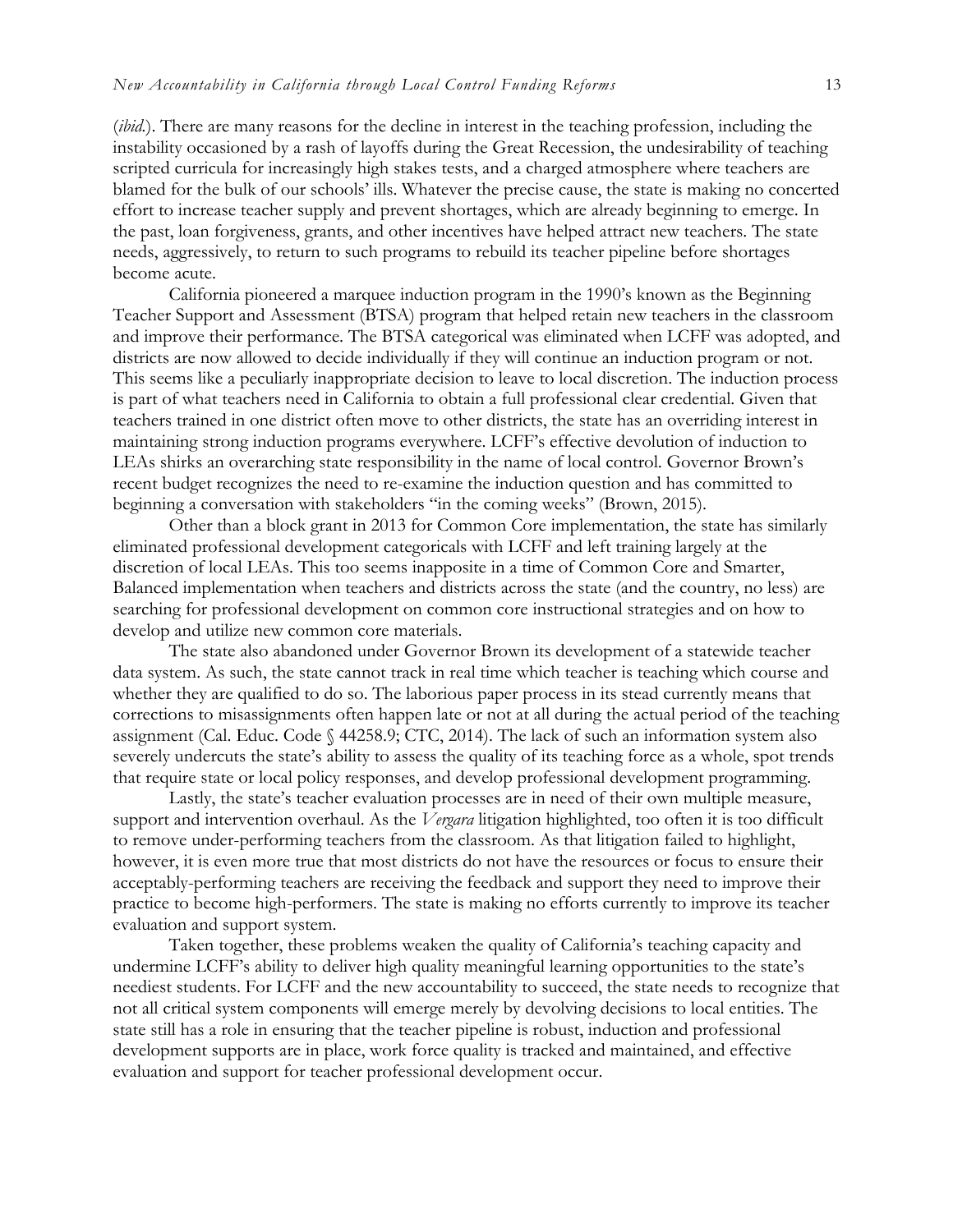## **Conclusion**

More than any other state, California has taken huge strides over the last 18 months to reform its school funding and accountability system in the direction of the new accountability framework. By adopting a funding system that is based on equity and student need, a multidimensional accountability system premised on supporting continuous improvement, and heightening requirements for community engagement in local educational decision-making, LCFF is pioneering many aspects of a new accountability that can serve as a model for other states and the ESEA reauthorization.

The glaring inadequacy of California's funding for its public school system, however, remains a critical challenge that must be addressed for the new accountability to take hold in the state. The state must act to organize its funding system around the standards-based educational program it has determined all students need to succeed. If unmet, the funding inadequacy will not only undermine LCFF's ability to produce meaningful learning outcomes for all its students, but it will risk a future perception that LCFF's new accountability components were a failure, rather than a recognition that the new system never had a chance to succeed with the necessary funding.

So too does must California address its weaknesses in developing, supporting and retaining fully prepared and effective teachers for all its students. Unless the state, *qua* state, acts to manage and improve its teaching force more affirmatively, rather than treating teacher quality as largely a matter for local control, the state's new accountability system will be unable to deliver the necessary high quality instruction systemwide.

Though a number of significant policy questions remain open, California is to be lauded for how quickly and how far it has moved toward the new accountability framework. And if districts continue to foster and improve local community engagement, there is hope the broader, systemic challenges will be addressed. A new era of local ownership of schools and the education that is taking place there could prove one of the most important near-term outcomes of LCFF. A public that understands its schools' needs and that trusts the direction in which they are headed, is a public that will demand and support new and better resources from state leaders. And they will know how to use them to promote meaningful student learning.

## **References**

- Affeldt, J. (2014, June 25). 3 Key budget moves favor teacher not student needs. *EdSource Today*. Retrieved from http://edsource.org/2014/3-key-budget-moves-favor-teachernot-student-needs/64824#.VK7JjorF9S9
- Allen, B. (2005, November). *The Williams v. California settlement: The first years of implementation. Decent Schools for California*. Los Angeles, CA: ACLU Foundation of Southern California and Public Advocates. Retrieved from http://decentschools.org/settlement/WilliamsReportWeb2005.pdf

Assem. B. 97, approved by Governor, July 1, 2014 (Cal. 2013-2014).

- Berkeley Unified School District. (2014). *Local control & local accountability plan LCAP: 2014-2017*. Retrieved from http://www.berkeleyschools.net/wpcontent/uploads/2014/07/LCAP\_06-25-14.pdf?864d7e
- Brown, E. G. Jr. (2015). *Governor's budget summary 2015-16*. Retreived from http://www.ebudget.ca.gov/2015-16/pdf/BudgetSummary/Kthru12Education.pdf
- Cal. Code Regs. tit. 5, § 15496 et seq.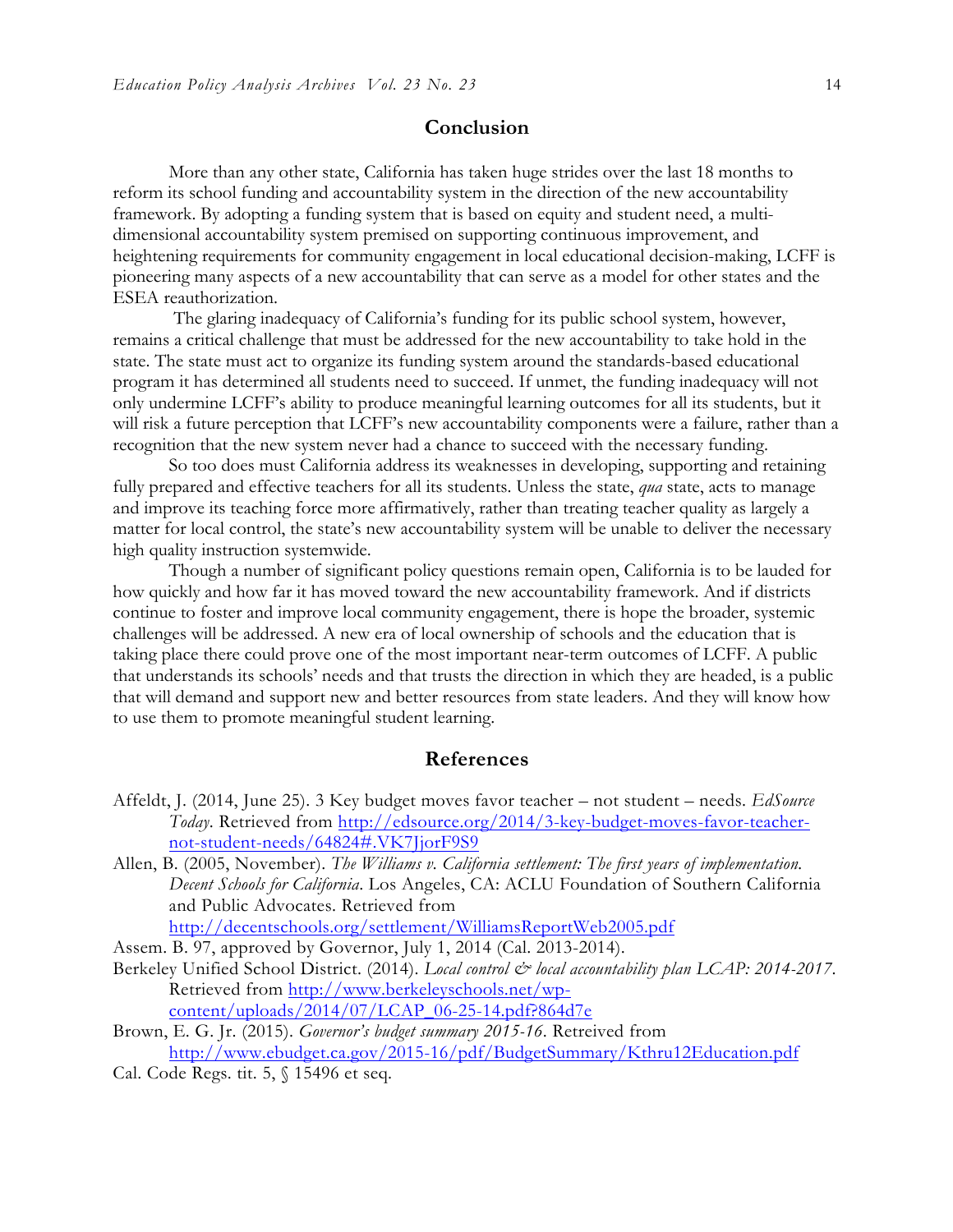- California Commission on Teacher Credentialing. (CTC). (2014). *Assignment monitoring and compliance activities*. Retreived from http://www.ctc.ca.gov/commission/agendas/2014- 02/2014-02-5B.pdf
- California Commission on Teacher Credentialing. (CTC). (2013). *Annual report card on California teacher preparation programs for the academic year 2012-2013 as required by Title II of the Higher Education Act*. Retrieved from http://www.ctc.ca.gov/commission/agendas/2014- 10/2014-10-3D.pdf
- California Department of Education. (2015, January 9). Local control funding formula overview. Retrieved from http://www.cde.ca.gov/fg/aa/lc/lcffoverview.asp
- California Department of Education. (2014). Criteria & standards: County Offices of Education. Retrieved from http://www.cde.ca.gov/fg/fi/ss/coebudgetcsfy1415.asp
- California Department of Education. (2014). Criteria and standards for fiscal solvency. Retrieved from http://www.cde.ca.gov/fg/fi/ss/csoverview.asp
- California Department of Education, Data Reporting Office. (2014). English learner students by language by grade: State of California 2013-2014.
- California Department of Education. (2013). Standardized Testing and Reporting (STAR) Program: Summary of 2013 Results. Retreived from http://www.cde.ca.gov/nr/ne/yr13/yr13rel73att.asp#tab1
- Cal. Educ. Code § 42238 et seq.
- Cal Educ. Code § 47606.5.
- Cal. Educ. Code § 52060 et seq.
- Darling-Hammond, L., & Plank, D. (2015). *Supporting continuous improvement in California's education system. PACE/SCOPE*. Retreived from http://www.edpolicyinca.org/sites/default/files/PACE%20Scope%20CCEE%20Januar y%202015.pdf
- Darling-Hammond, L., Wilhoit, G., & Pittenger, L. (2014). Accountability for college and career readiness: Developing a new paradigm. *Education Policy Analysis Archives*, 22(86). http://dx.doi.org/10.14507/epaa.v22n86.2014
- Education Week. (2011, January 13). Quality counts: School finance. Retrieved from http://www.edweek.org/media/ew/qc/2011/16sos.h30.finance.pdf
- Fensterwald, J. (2014, January 13). Latest but outdated Ed Week survey ranks California 50th in per pupil spending. *EdSource*. Retrieved from http://edsource.org/2014/latestbut-outdated-ed-week-survey-ranks-california-50th-in-per-pupilspending/56196#.VLBj2orF9S8
- Freedberg, L. (2014, October 9). Teacher preparation enrollments plummet. *EdSource Today*. Retrieved from http://edsource.org/2014/teacher-preparation-enrollmentsplummet/68380#.VLVzhIrF9S8
- Fullan, M., & California Forward. (2015). *A golden opportunity: the California Collaborative for Education Excellence as a force for positive change*. Sacramento, CA: California Forward. Retrieved from http://www.cafwd.org/pages/the-california-collaborative-for-educationexcellence-as-a-force-for-positi
- Gelsomini, N., & Ishida, T. (2014, September/October). Raising the bar on stakeholder engagement. *Leadership (Association of California School Administrators), 44(1),* 16–19.
- Hahnel, C. (2014, December). *Building a more equitable and participatory school system in California: The local control funding formula's first year.* Oakland, CA: Education Trust–West.
- Kirst, M., Goertz, M., & Odden, A. (2007). Evolution of California state school finance with implications from other states. *Getting Down to Facts*.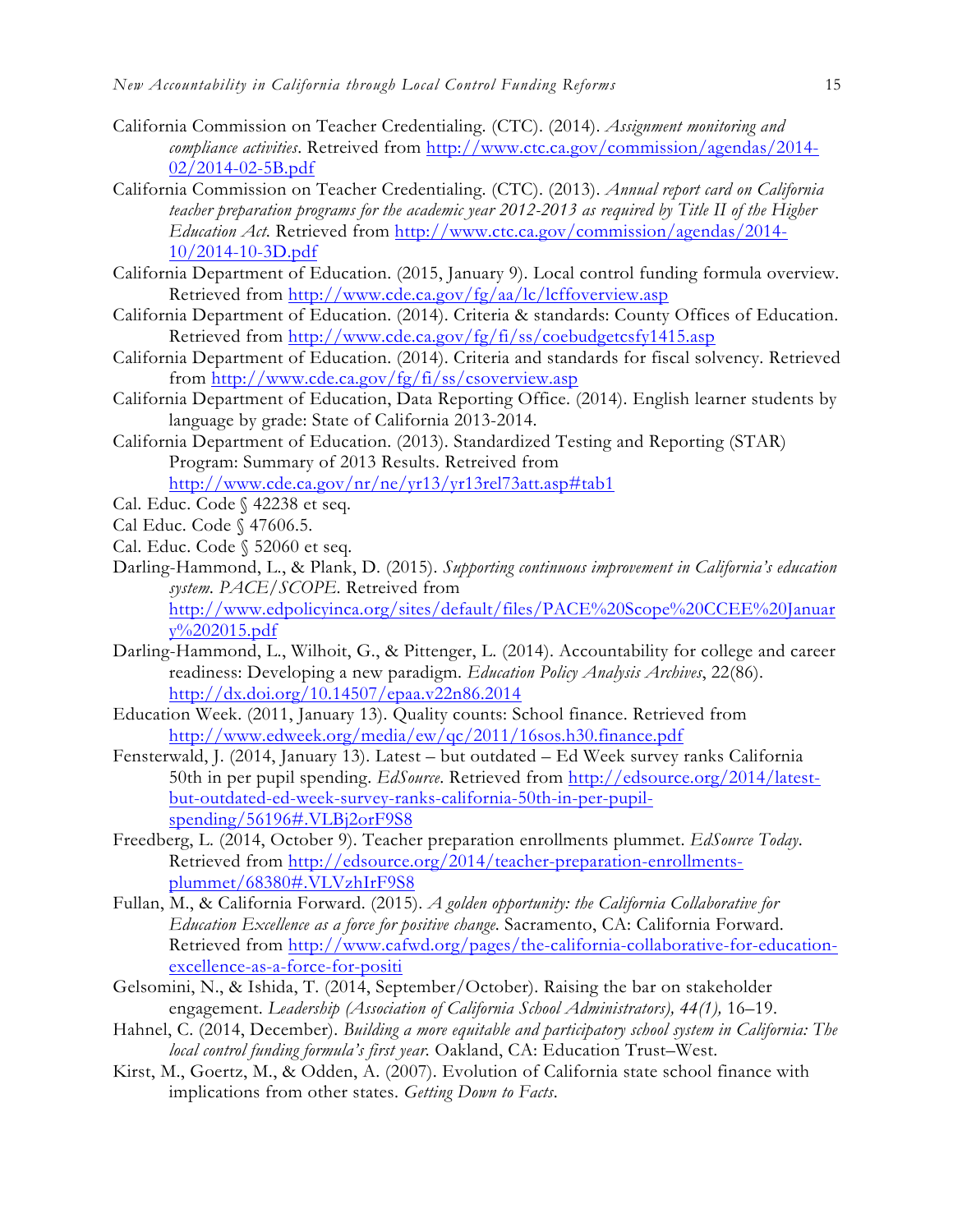- Loeb, S., Bryk, A., & Hanushek, E. (2008). Getting down to facts: School finance and governance in California. *Education Finance and Policy*, *3*(1), 1-19. http://dx.doi.org/10.1162/edfp.2008.3.1.1
- Massachusetts Department of Elementary & Secondary Education. (2014, October 15). Statewide systems of support. Retrieved from http://www.doe.mass.edu/apa/sss/dsac/teams/
- Ontario Ministry of Education. (2008, October 1). Ontario Focused Intervention Partnership (OFIP). Retrieved from http://www.edu.gov.on.ca/eng/literacynumeracy/ofip.html
- PICO California. (2014, October 10). *Best practices for Parent Engagement–LCFF*. Retrieved from http://www.publicadvocates.org/sites/default/files/library/best\_practices\_for\_parent\_ engagement\_-\_lcff.pdf
- S.B. 1458, approved by Governor, Sept. 25, 2014 (Cal. 2013-2014).
- Sciarra, D., & Hunter, M. (2015). Resource accountability: Enforcing state responsibilities for sufficient and equitable resources used effectively to provide all students a quality education. *Education Policy Analysis Archives*.
- Taylor, M. (2013, December). *Updated: An overview of the local control funding formula.* Sacramento, CA: Legislative Analyst's Office. Retrieved from http://www.lao.ca.gov/reports/2013/edu/lcff/lcff-072913.pdf
- Taylor, M. (2015, January 20). *Review of school district's 2014*-*15 local control and accountability plans*. Sacramento, CA: Legislative Analyst's Office. Retrieved from http://lao.ca.gov/reports/2015/edu/LCAP/2014-15-LCAP-012015.pdf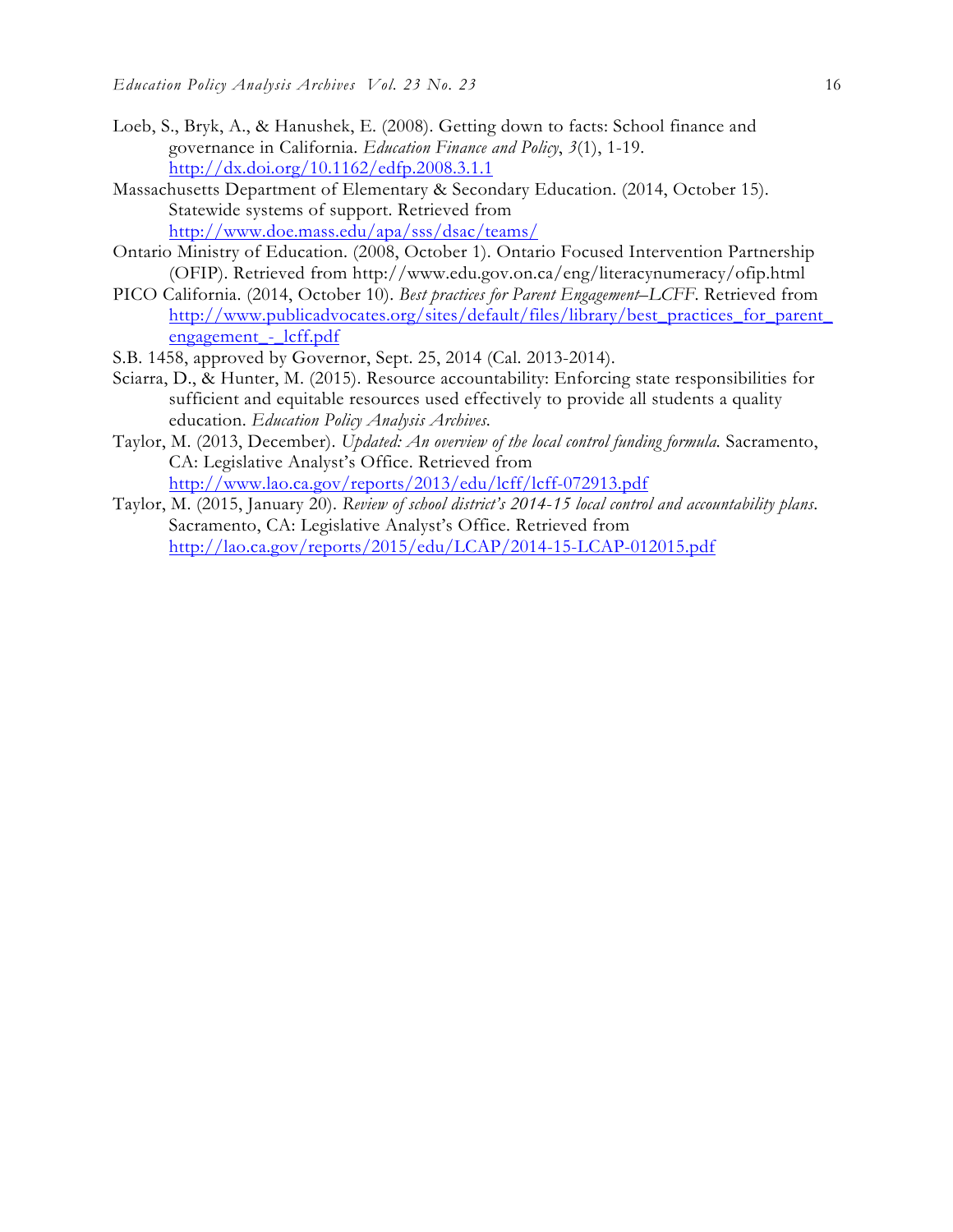# **About the Author**

## **John T. Affeldt**

jaffeldt@publicadvocates.org

John T. Affeldt is a Managing Attorney and the Education Program Director at Public Advocates Inc. in San Francisco, which promotes equal educational opportunity and effective school reform through partnering with grassroots community organizations, policy advocacy, litigation, and communication. In his role at Public Advocates, John has been instrumental in helping to craft and implement the LCFF statute and regulations. He is also President of the Emery Unified School District governing board in Emeryville, CA.

# **About the Guest Series Editor**

## **Dr. Linda Darling-Hammond**

Guest Series Editor Stanford University ldh@stanford.edu

Linda Darling-Hammond is Charles E. Ducommun Professor of Education at Stanford University and faculty director of the Stanford Center for Opportunity Policy in Education (SCOPE). Snyder is Executive Director of SCOPE.

# **SPECIAL SERIES A New Paradigm for Educational Accountability: Accountability for Resources and Outcomes**

# education policy analysis archives

Volume 23 Number 23 March 2<sup>nd</sup>, 2015 **ISSN** 1068-2341

## $(c<sub>c</sub>)$

SOME RIGHTS RESERVED Readers are free to copy, display, and distribute this article, as long as the work is attributed to the author(s) and **Education Policy Analysis Archives,** it is distributed for noncommercial purposes only, and no alteration or transformation is made in the work. More details of this Creative Commons license are available at

http://creativecommons.org/licenses/by-nc-sa/3.0/. All other uses must be approved by the author(s) or **EPAA**. **EPAA** is published by the Mary Lou Fulton Institute and Graduate School of Education at Arizona State University Articles are indexed in CIRC (Clasificación Integrada de Revistas Científicas, Spain), DIALNET (Spain), Directory of Open Access Journals, EBSCO Education Research Complete, ERIC, Education Full Text (H.W. Wilson), QUALIS A2 (Brazil), SCImago Journal Rank; SCOPUS, SOCOLAR (China).

Please contribute commentaries at http://epaa.info/wordpress/ and send errata notes to Gustavo E. Fischman fischman@asu.edu

**Join EPAA's Facebook community** at https://www.facebook.com/EPAAAAPE and **Twitter feed** @epaa\_aape.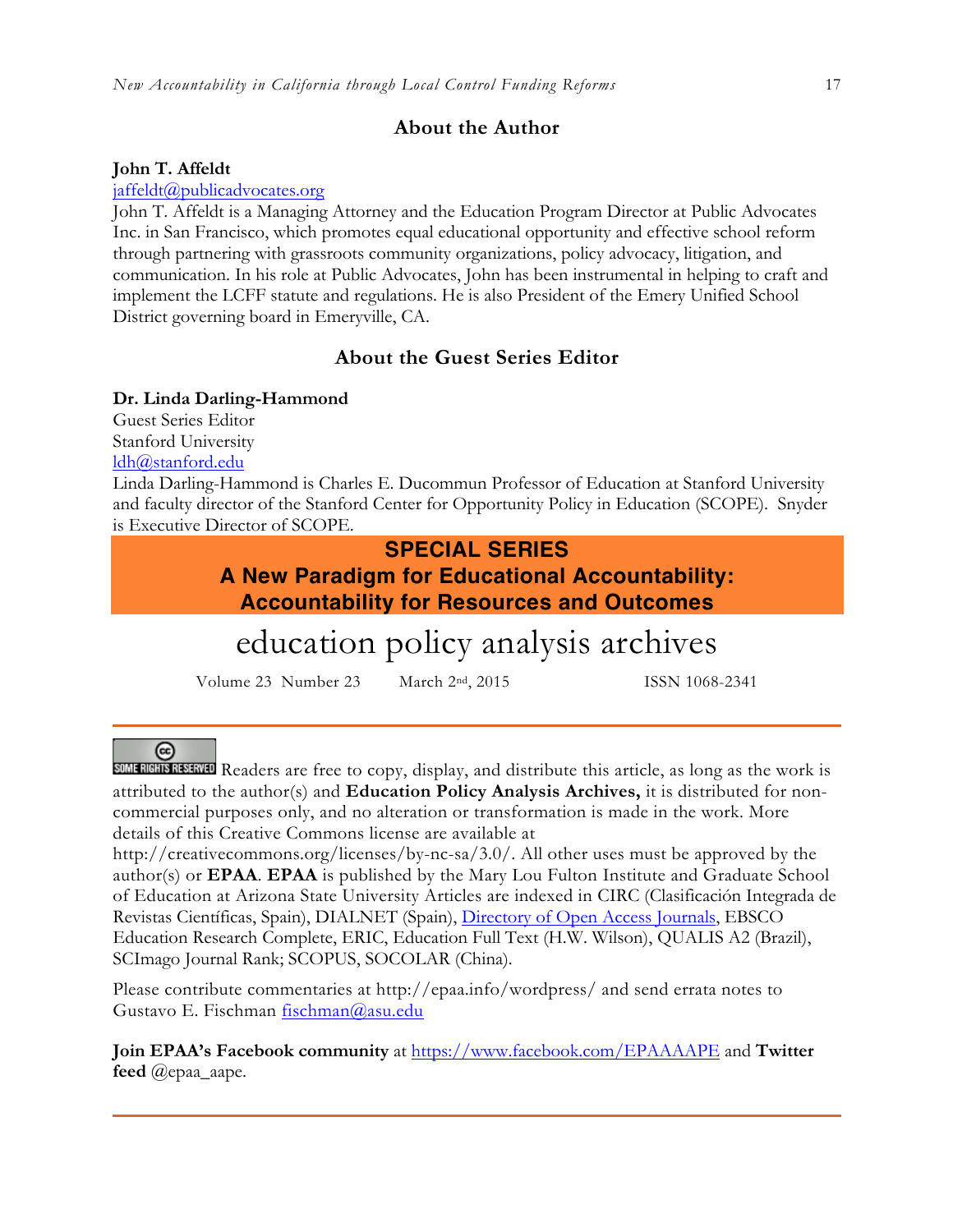# education policy analysis archives editorial board

Editor **Gustavo E. Fischman** (Arizona State University) Associate Editors: **Amrein-Beardsley** (Arizona State University), **Kevin Kinser** (University of Albany) **Jeanne M. Powers** (Arizona State University)

**Gary Anderson** New York University **Christopher Lubienski** University of Illinois, **Michael W. Apple** University of Wisconsin, Madison **David C. Berliner** Arizona State University **Maria Martinez-Coslo** University of Texas, **Wendy C. Chi** Jefferson County Public Schools in Golden, Colorado **Casey Cobb** University of Connecticut **Sharon Nichols** University of Texas, San Antonio **Arnold Danzig** California State University, San Jose **Antonia Darder** Loyola Marymount University **João Paraskveva** University of Massachusetts, **Linda Darling-Hammond** Stanford University **Laurence Parker** University of Utah **Chad d'Entremont** Rennie Center for Education Research and Policy **John Diamond** Harvard University **John Rogers** University of California, Los Angeles **Tara Donahue** McREL International **A. G. Rud** Washington State University **Christopher Joseph Frey** Bowling Green State University **Melissa Lynn Freeman** Adams State College **Kimberly Scott** Arizona State University **Amy Garrett Dikkers** University of North Carolina Wilmington **Gene V Glass** Arizona State University **Maria Teresa Tatto** Michigan State University **Ronald Glass** University of California, Santa Cruz **Larisa Warhol** Arizona State University **Harvey Goldstein** University of Bristol **Cally Waite** Social Science Research Council **Eric M. Haas** WestEd **Kevin Welner** University of Colorado, Boulder **Kimberly Joy Howard** University of Southern California

**Jessica Allen** University of Colorado, Boulder **Jaekyung Lee** SUNY Buffalo Urbana-Champaign **Sarah Lubienski** University of Illinois, Urbana-Champaign **Angela Arzubiaga** Arizona State University **Samuel R. Lucas** University of California, Berkeley Arlington **Robert Bickel Marshall University William Mathis University of Colorado, Boulder Henry Braun** Boston College **Tristan McCowan** Institute of Education, London **Eric Camburn** University of Wisconsin, Madison **Michele S. Moses** University of Colorado, Boulder **Julianne Moss** Deakin University

**Noga O'Connor** University of Iowa

Dartmouth **Susan L. Robertson** Bristol University

**Sherman Dorn** Arizona State University **Felicia C. Sanders** Institute of Education Sciences **Janelle Scott** University of California, Berkeley

**Dorothy Shipps** Baruch College/CUNY

**Jacob P. K. Gross** University of Louisville **John Weathers** University of Colorado, Colorado Springs **Ed Wiley** University of Colorado, Boulder

**Aimee Howley** Ohio University **Terrence G. Wiley** Center for Applied Linguistics **Craig Howley** Ohio University **John Willinsky** Stanford University

**Steve Klees** University of Maryland **Kyo Yamashiro** Los Angeles Education Research Institute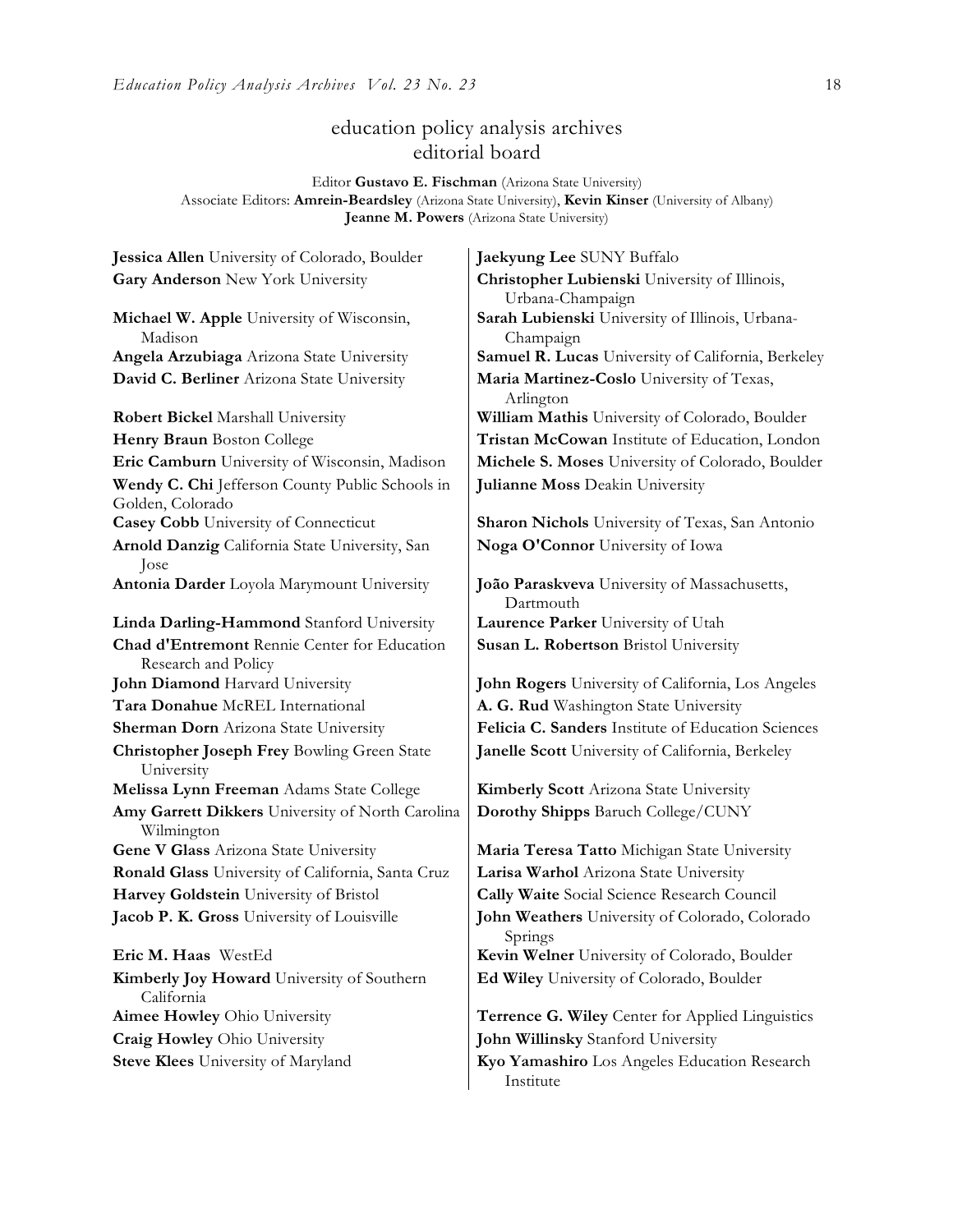# archivos analíticos de políticas educativas consejo editorial

Editores: **Gustavo E. Fischman** (Arizona State University), **Jason Beech** (Universidad de San Andrés), **Alejandro Canales** (UNAM) y **Jesús Romero Morante** (Universidad de Cantabria)

México **Claudio Almonacid** University of Santiago, Chile **Imanol Ordorika** Instituto de Investigaciones **Pilar Arnaiz Sánchez** Universidad de Murcia, España **Xavier Besalú Costa** Universitat de Girona, España **Jose Joaquin Brunner** Universidad Diego Portales, Chile **Damián Canales Sánchez** Instituto Nacional para la Evaluación de la Educación, México **María Caridad García** Universidad Católica del Norte, Chile **Raimundo Cuesta Fernández** IES Fray Luis de León, España **Marco Antonio Delgado Fuentes** Universidad Iberoamericana, México **Inés Dussel** DIE**-**CINVESTAV, Mexico **Rafael Feito Alonso** Universidad Complutense de Madrid. España **Pedro Flores Crespo** Universidad Iberoamericana, México **Verónica García Martínez** Universidad Juárez Autónoma de Tabasco, México **Francisco F. García Pérez** Universidad de Sevilla, España **Edna Luna Serrano** Universidad Autónoma de Baja California, México **Alma Maldonado** DIE-CINVESTAV México **Alejandro Márquez Jiménez** IISUE, UNAM México **Jaume Martínez Bonafé**, Universitat de València, España

**Armando Alcántara Santuario** IISUE, UNAM

**José Felipe Martínez Fernández** University of California Los Angeles, Estados Unidos

**Fanni Muñoz** Pontificia Universidad Católica de Perú,

Economicas – UNAM, México **Maria Cristina Parra Sandoval** Universidad de Zulia, Venezuela **Miguel A. Pereyra** Universidad de Granada, España **Monica Pini** Universidad Nacional de San Martín, Argentina **Paula Razquin** Universidad de San Andrés, Argentina **Ignacio Rivas Flores** Universidad de Málaga, España **Daniel Schugurensky** Arizona State University, Estados Unidos **Orlando Pulido Chaves** Instituto para la Investigacion Educativa y el Desarrollo Pedagogico IDEP **José Gregorio Rodríguez** Universidad Nacional de Colombia **Miriam Rodríguez Vargas** Universidad Autónoma de Tamaulipas, México **Mario Rueda Beltrán** IISUE, UNAM México **José Luis San Fabián Maroto** Universidad de Oviedo, España **Yengny Marisol Silva Laya** Universidad Iberoamericana, México **Aida Terrón Bañuelos** Universidad de Oviedo, España **Jurjo Torres Santomé** Universidad de la Coruña, España **Antoni Verger Planells** University of Barcelona, España **Mario Yapu** Universidad Para la Investigación Estratégica, Bolivia